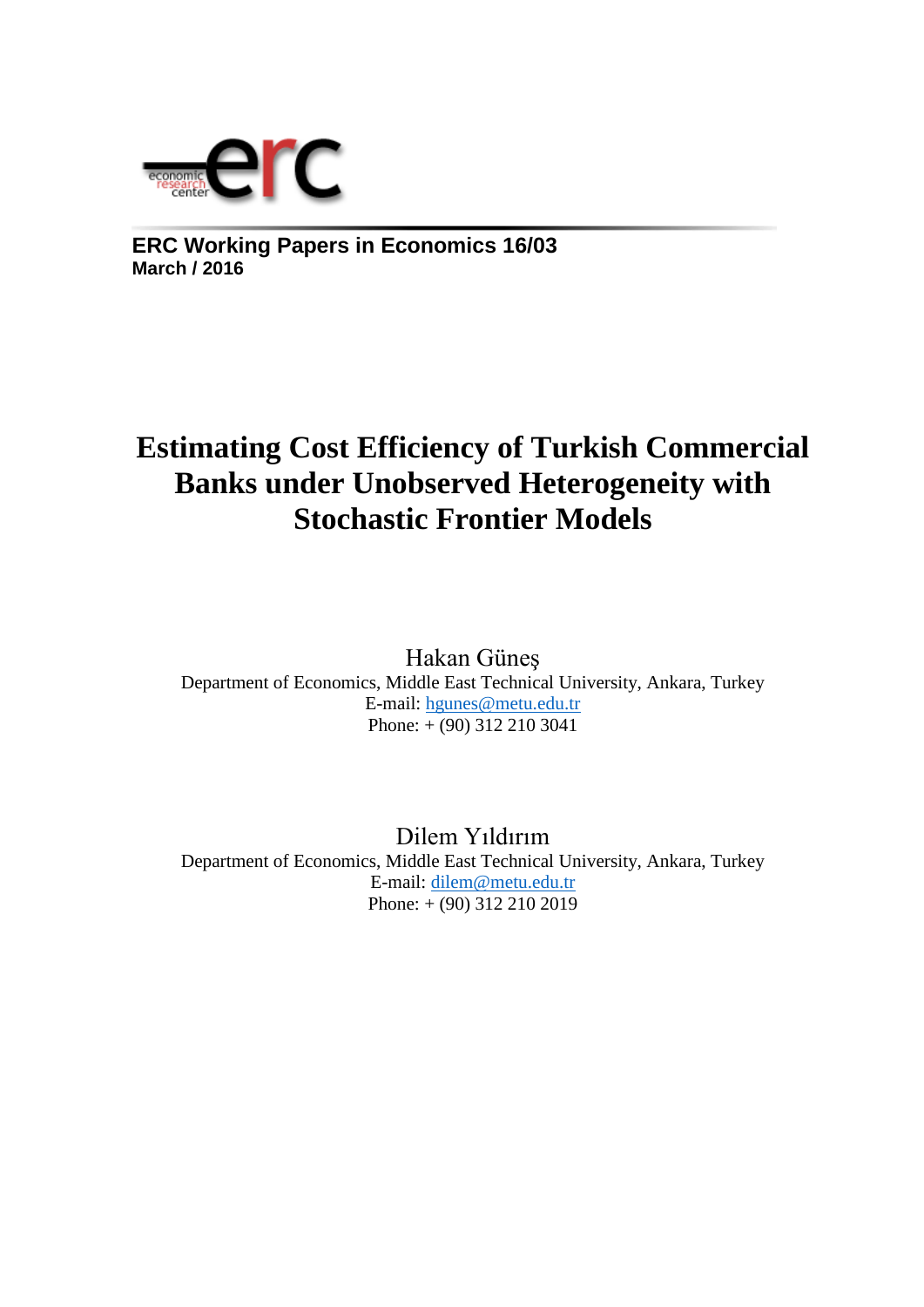# **Estimating Cost Efficiency of Turkish Commercial Banks under Unobserved Heterogeneity with Stochastic Frontier Models**

### **HAKAN GÜNEŞ**

Department of Economics, Middle East Technical University, 06531, Ankara, TURKEY Email: [hgunes@metu.edu.tr,](mailto:hgunes@metu.edu.tr) Phone: +90 312 210 3041, Fax: +(90) 312 210 7964

### **DİLEM YILDIRIM**

Department of Economics, Middle East Technical University, 06531, Ankara, TURKEY Email: [dilem@metu.edu.tr,](mailto:dilem@metu.edu.tr) Phone: +90 312 210 2019, Fax: +(90) 312 210 7964

Corresponding Author: Dilem YILDIRIM, [dilem@metu.edu.tr,](mailto:dilem@metu.edu.tr) phone: +90 312 210 2019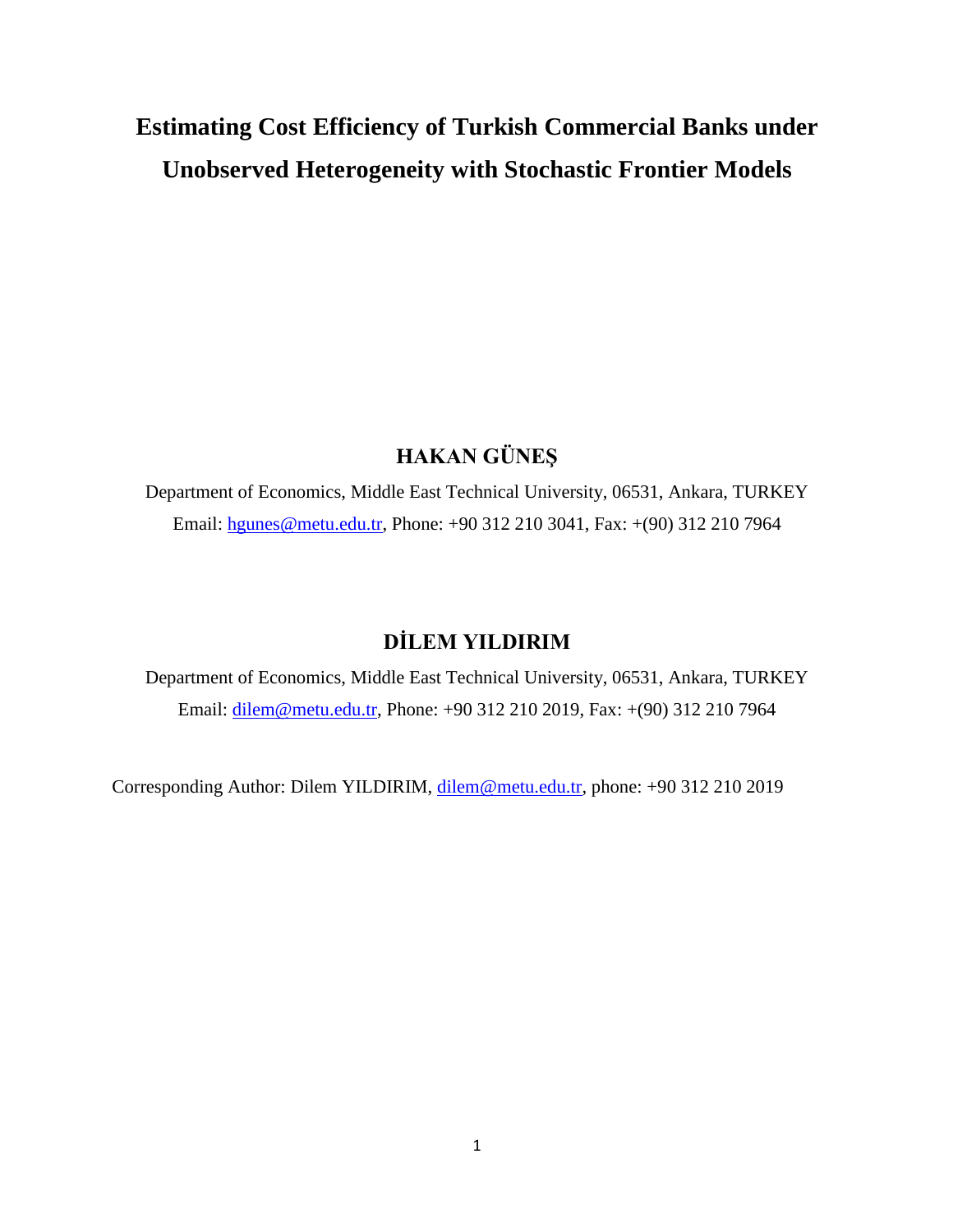## **Estimating Cost Efficiency of Turkish Commercial Banks under Unobserved Heterogeneity with Stochastic Frontier Models**

#### **Abstract**

This study aims to investigate the cost efficiency of Turkish commercial banks over the restructuring period of the Turkish banking system, which coincides with the 2008 financial global crisis and the 2010 European sovereign debt crisis. To this end, within the stochastic frontier framework, we employ a modified version of the true fixed effect model of Greene (2005), where the unobserved bank heterogeneity is integrated in the inefficiency distribution at a mean level. To select the cost function with the most appropriate inefficiency correlates, we first adopt a search algorithm and then utilize the model averaging approach of Huang and Lai (2012) to verify that our results are not exposed to model selection bias. Overall, our empirical results reveal that cost efficiencies of Turkish banks have improved over time, with the effects of the 2008 and 2010 crises remaining rather limited. Furthermore, not only the cost efficiency scores but also impacts of the crises on those scores appear to vary with regard to bank size and ownership structure, in accordance with much of the existing literature.

**Keywords:** Stochastic Frontier, Cost Efficiency, Turkish commercial banks, Panel Data **JEL classification numbers**: C23, C24, D21, G21, G28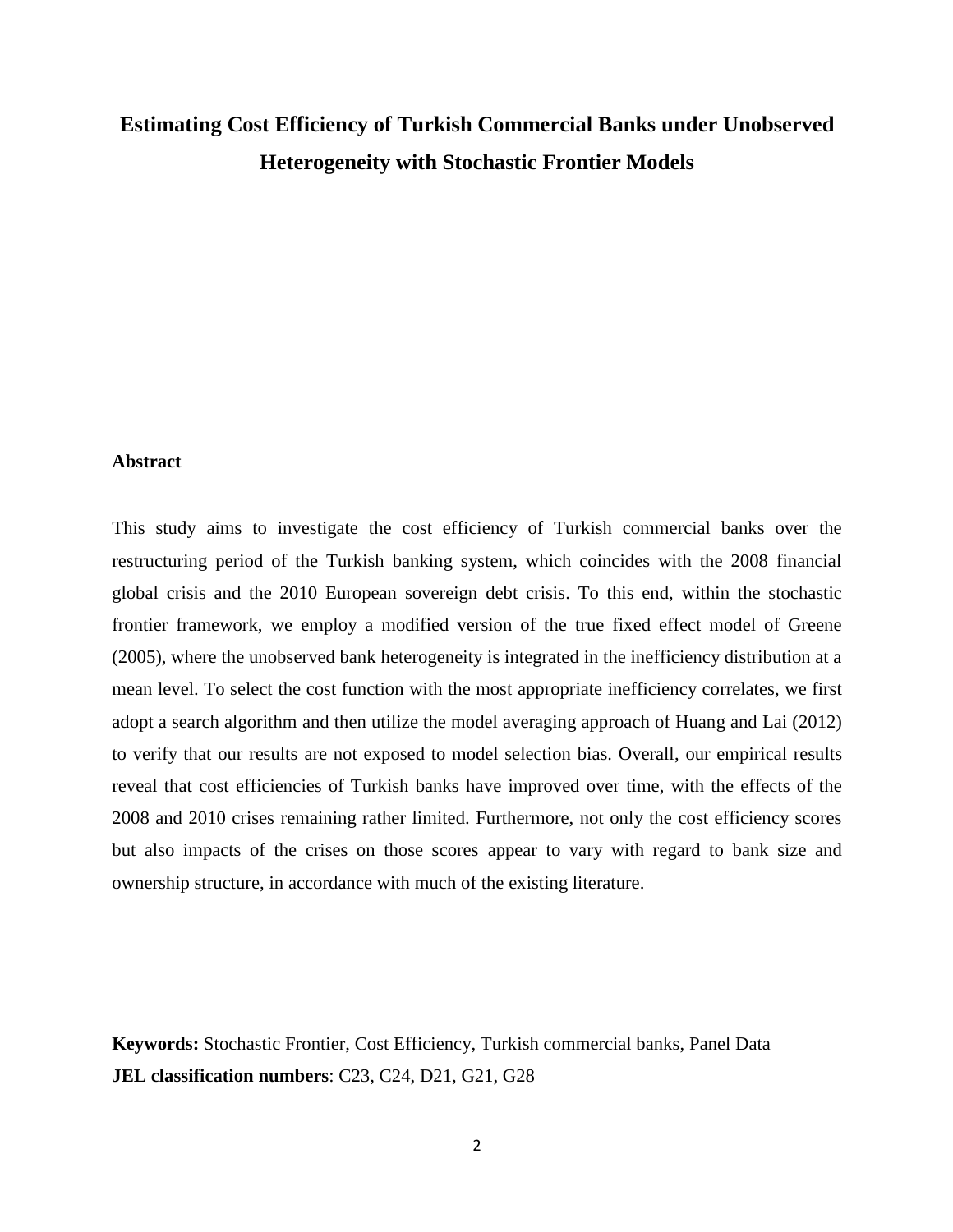#### **1. Introduction**

A stable and efficient banking system is quite important for economic growth and welfare especially for emerging countries like Turkey where the banking sector is the backbone of the economy. The banking system in Turkey has experienced a fundamental change due to the farreaching reforms implemented in the aftermath of the 2001 local financial crisis. The year of 2001 could well be named as a milestone for the Turkish banking sector. In that year, the banking sector faced with a very deep and devastating crisis and a substantial increase in the nonperforming loans due to the skyrocketed interest and exchange rates, inadequate level of funding, maturity mismatch, insufficient risk management practices and bad governance. Subsequent to the 2001 financial crisis, a comprehensive restructuring program was implemented with the aims of strengthening state and private banks, solving the problems of troubled banks, addressing regularity and supervisory deficiencies and improving competition as well as efficiency. With the gradual implementation of the reform package, the Turkish banking sector experienced a rapid and stable financial deepening process during 2002-2007. More recently, the Turkish economy was severely affected by the 2008 global crisis similar to all other emerging economies. The banking sector however, was relatively less affected compared to the banking sectors in many other emerging countries, which was owed to the reforms adopted successfully after the 2001 crisis to strength the Turkish banking system.

In this context, this study aims to measure the efficiency of Turkish commercial banks. Although the efficiency of the banking system has been analyzed in numerous studies for transition economies and EU countries both in terms of cross-sectional differences and time dynamics (e.g. Kumbhakar and Wang, 2007; Du and Girma, 2011; Koetter and Wedow, 2010; Manlagnit, 2011; Almanidis, 2013; Carvallo and Kasman, 2005; Kasman and Yildirim, 2006; Poghosyan and Kumbhakar, 2010; Williams, 2012)<sup>1</sup>, the literature on the efficiency of the banking sector in developing countries such as Turkey is relatively thin. Onis (1995) and Ertugrul and Zaim (1999) are among the first to investigate the effect of financial liberalization on the efficiency of Turkish banks. Adapting the data envelopment analysis (DEA), a nonparametric approach introduced by Charnes, Cooper and Rhodes (1978), they reveal that the financial liberalization that took place in the late 1980s led to an increase in the efficiency of

 $\overline{\phantom{a}}$ 

<sup>&</sup>lt;sup>1</sup> See Banerjee (2012) for an excellent review of the bank efficiency literature.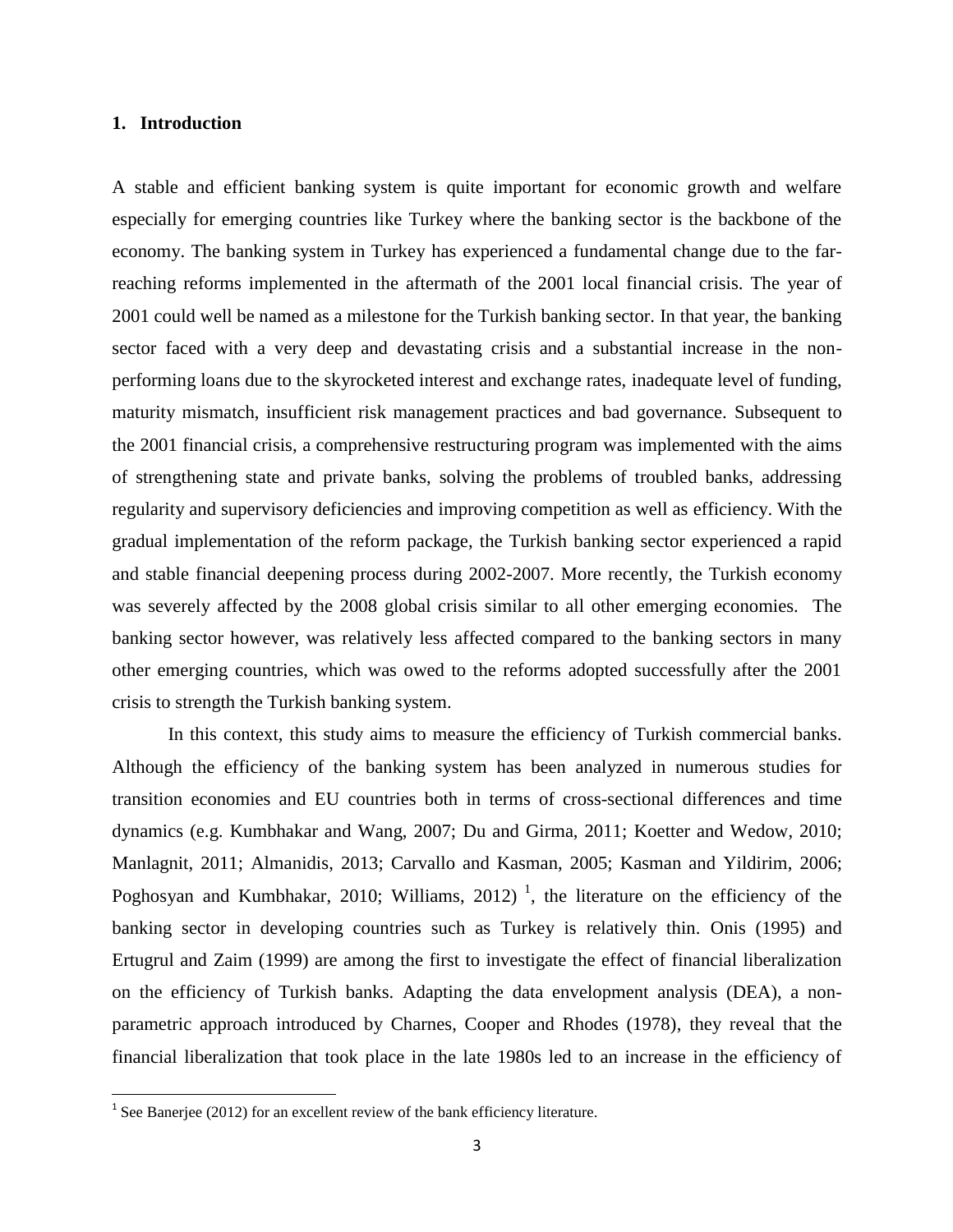Turkish banks. A similar finding is observed by Demir et al. (2005) through the stochastic frontier approach. They deduce that the efficiency gain is more prominent for the larger banks, which might be due to the government's encouragement for bank acquisitions and mergers in the post-liberalization period. Yildirim (2002) and Denizer et al. (2007), on the other hand, observe that the liberalization did not provide the anticipated efficiency gains in Turkish banks. Using the DEA approach, they find that efficiency scores do not display consistent increases in the postliberalization environment probably due to the macroeconomic instability. Isik and Hassan (2002) adopt both a non-parametric and parametric approach to investigate the efficiency of Turkish banks over the period 1988-1996. Similar to Yildirim (2002) and Denizer et al. (2007), their findings point to a significant inefficiency problem, which displays no substantial improvement after the financial liberalization reforms. Kasman (2002) adopt the stochastic frontier approach to investigate the efficiency over the period 1988-1998 and validates the finding of Isik and Hassan (2002) in terms of the significant inefficiency problem of the Turkish banking system.

The studies by Fukuyama and Matousek (2011), Ozkan-Gunay (2012) and Assaf et al. (2013) focus on the evolution of the bank efficiency in the aftermath of the local and global financial crises. Fukuyama and Matousek (2011) utilize a two-stage network model to analyze the efficiency of the Turkish banking system over the period from 1992 to 2007. Their findings indicate that the restructuring program adopted in 2001 has a positive effect on bank efficiency over the period 2001-2004. However, after 2004 when the restructuring reforms are formally ended, the picture has changed and a gradual annual decline is observed in bank efficiency levels. Ozkan-Gunay (2012), on the other hand, reveal a substantial and more importantly a gradual improvement in the bank efficiency following the restructuring program by applying the DEA approach to the dataset spanning from 2002-2009. Assaf et al. (2013) analyze the efficiency of Turkish banks by adopting a Bayesian stochastic frontier approach. Relatively similar to Fukuyama and Matousek (2011), their analysis indicates a decline in the efficiency of Turkish banks over the period 2002-2010. Furthermore, it is seen that the annual decline in efficiency becomes more prominent in 2009 and 2010 due to the 2008 global financial crisis.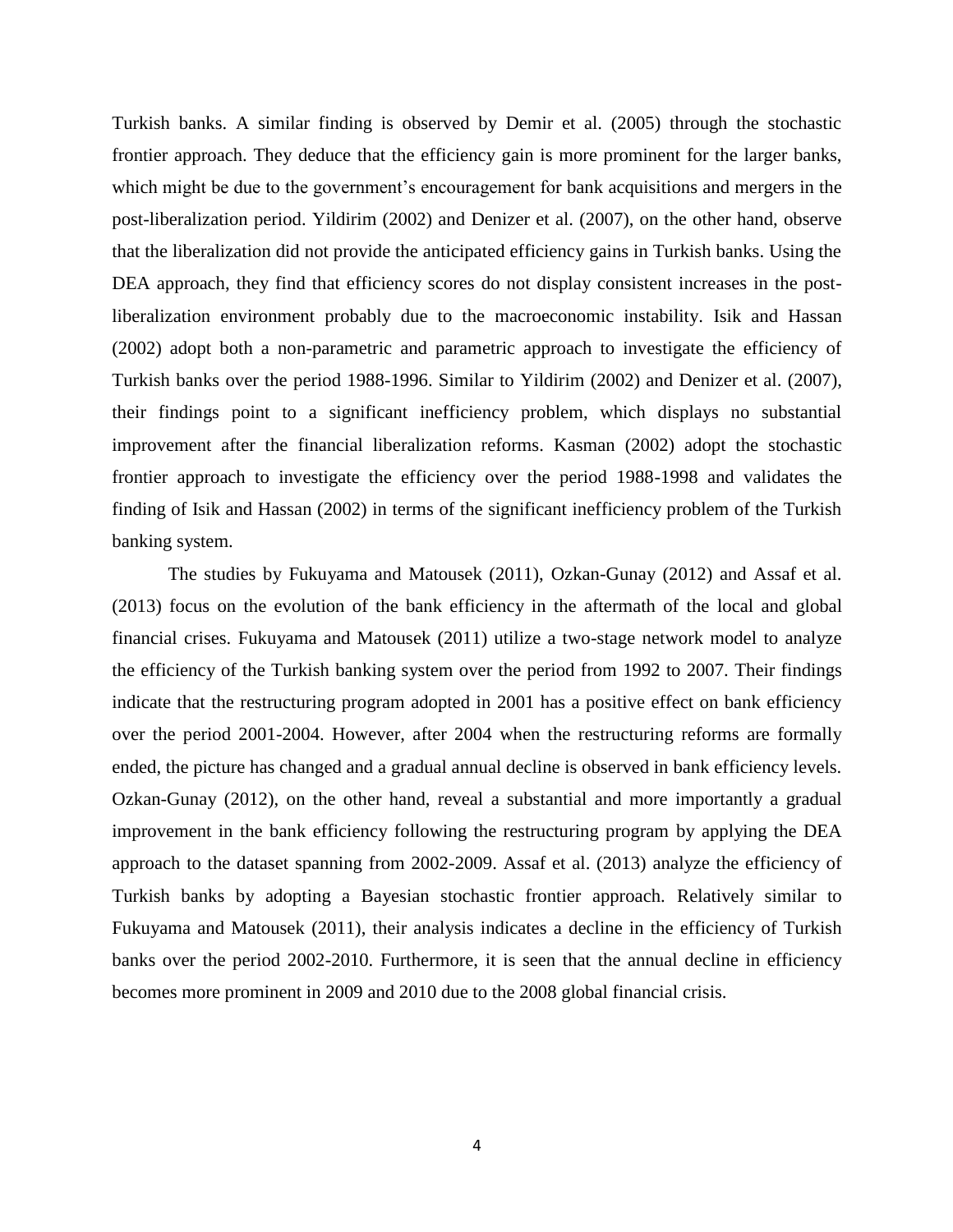Our study aims to measure the cost efficiency<sup>2</sup> of 22 Turkish commercial banks over the period of 2003Q1-2015Q3. The use of the longest time period allowed by data availability is important to observe the temporal movement of the efficiency of Turkish banks. More specifically, with our data we will be able to provide a long-term empirical assessment of the effectiveness of the restructuring reforms implemented after the 2001 crisis. Although increasing bank efficiency was one of the crucial objectives of the restructuring program, whether it is achieved or not is still controversial in the empirical literature. Moreover, although it is partially investigated by Assaf et al. (2013) over the sample 2002-2010, extension of the sample period to 2015 enables us further to attain more reliable inference on how the 2008 global financial crisis has affected the efficiency of Turkish banks. As underlined by Assaf et al. (2013), the time period they examined is not long enough to propose direct conclusions about the impact of the 2008 financial crisis on Turkish banks and future stability of the banking sector. Finally, our dataset allow us to investigate the impacts of the 2010 European sovereign debt crisis on the efficiency of commercial banks in Turkey, which has not been examined so far to the best of our knowledge.

Methodologically, unlike the previous studies for Turkey, we employ a modified version of the true fixed effect model of Greene (2005), where the unobserved bank heterogeneity is embedded in the inefficiency distribution at a mean level. Moreover, being aware of the fact that the efficiency analysis could be quite sensitive to the choice of the inefficiency determinants, we adopt an exhaustive search algorithm to specify the cost frontier function with the most appropriate inefficiency correlates. Furthermore, to circumvent any possible problems, including the model selection and omitted variable biases that may arise from relying on only the single (best) model, we perform the model-averaging approach of Huang and Lai (2012).

The rest of the paper is organized as follows. Chapter 2 provides a brief overview of the Turkish banking sector. Chapter 3 discusses the econometric methodology we implement and Chapter 4 describes the data in detail. Substantive empirical findings are discussed in Chapter 5 and finally Chapter 6 concludes the study.

 $\overline{\phantom{a}}$ 

<sup>&</sup>lt;sup>2</sup> There are different types of efficiency concepts. While technical efficiency measures the ability of a firm to obtain maximal output using fixed level of inputs, allocative efficiency implies that a firm uses its inputs in the optimal proportions to produce fixed level of output. In our study we focus on the cost efficiency, which combines both technical and allocative efficiencies.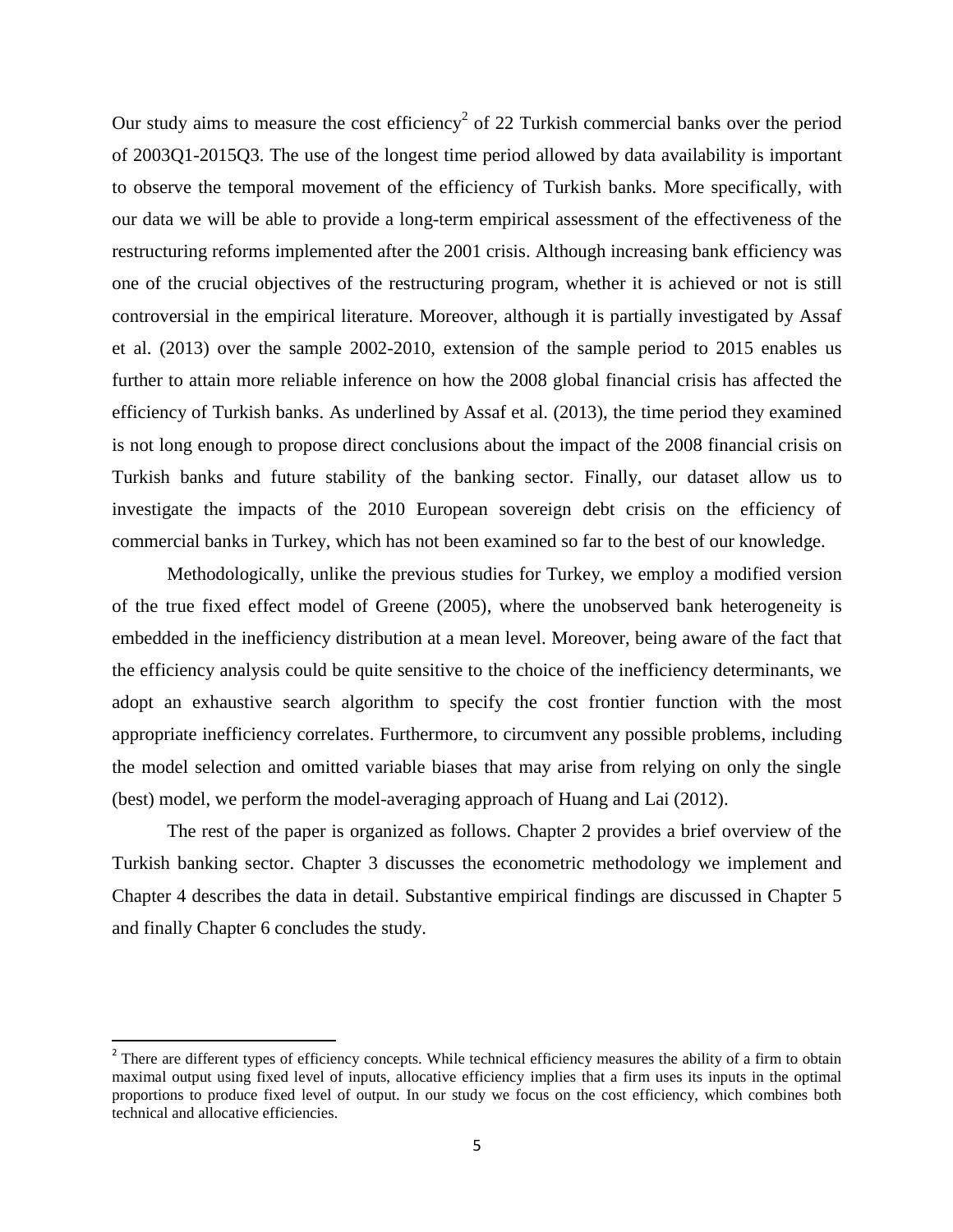#### **2. A Brief Overview of the Turkish Banking Sector**

In the last two decades, the Turkish economy has witnessed several financial crises that were caused mainly by poor macroeconomic conditions and a fragile banking system. 1990s were the starting era of structural problems in the banking system, which had experienced legal, structural and institutional changes with the financial liberalization program adopted in 1980s. In the early 1980s the Turkish government launched a liberalization program that aimed to generate a free market economy. In this context, the banking system was deregulated, restrictions regarding market entry and interest rates were eliminated. As expected, the launched program increased the competition with the entries of new domestic and foreign banks, which in turn led to a wide variety of banking services, including capital market operations, purchase of government debt securities and Treasury bonds.

In 1990s, banks decreased the amount of traditional banking activities in their portfolios and started to invest more and more in risk free government debt instruments. In other words, the banking sector became the main instrument of government financing by transferring short-term borrowing from domestic and foreign depositors and investors to the government (Akın et al., 2009). High government debt with low levels of maturity eventually led to an environment characterized by high levels of inflation and real interest rates. Increasing risks in the financial system lowered the average maturity of savings and triggered excessively high loan interest rates. The economic and financial conditions deteriorated further due to domestic political instabilities and the Asian and Russian crises in 1997 and 1998, which negatively affected the confidence of foreign investors in Turkey and lowered capital inflows as well as international borrowing opportunities. Hence, due to inadequate level of funding, maturity mismatch, high amount of nonperforming loans, insufficient risk management practices and bad governance, the Turkish banking system experienced a systemic crisis which reached its peak in 2001 (BRSA, 2001). With the 2001 crisis, several banks went bankrupt and transferred to the Saving Deposits Insurance Fund (SDIF), the Turkish financial market ceased to function, economic activities slumped and the economy contracted drastically.

After the 2001 crisis many reforms were implemented in a timely manner by the Turkish authorities to retrain the impact of the crisis on the structure of the economy and to drive the economy into a more sound and stable pattern in the long term. The bank restructuring program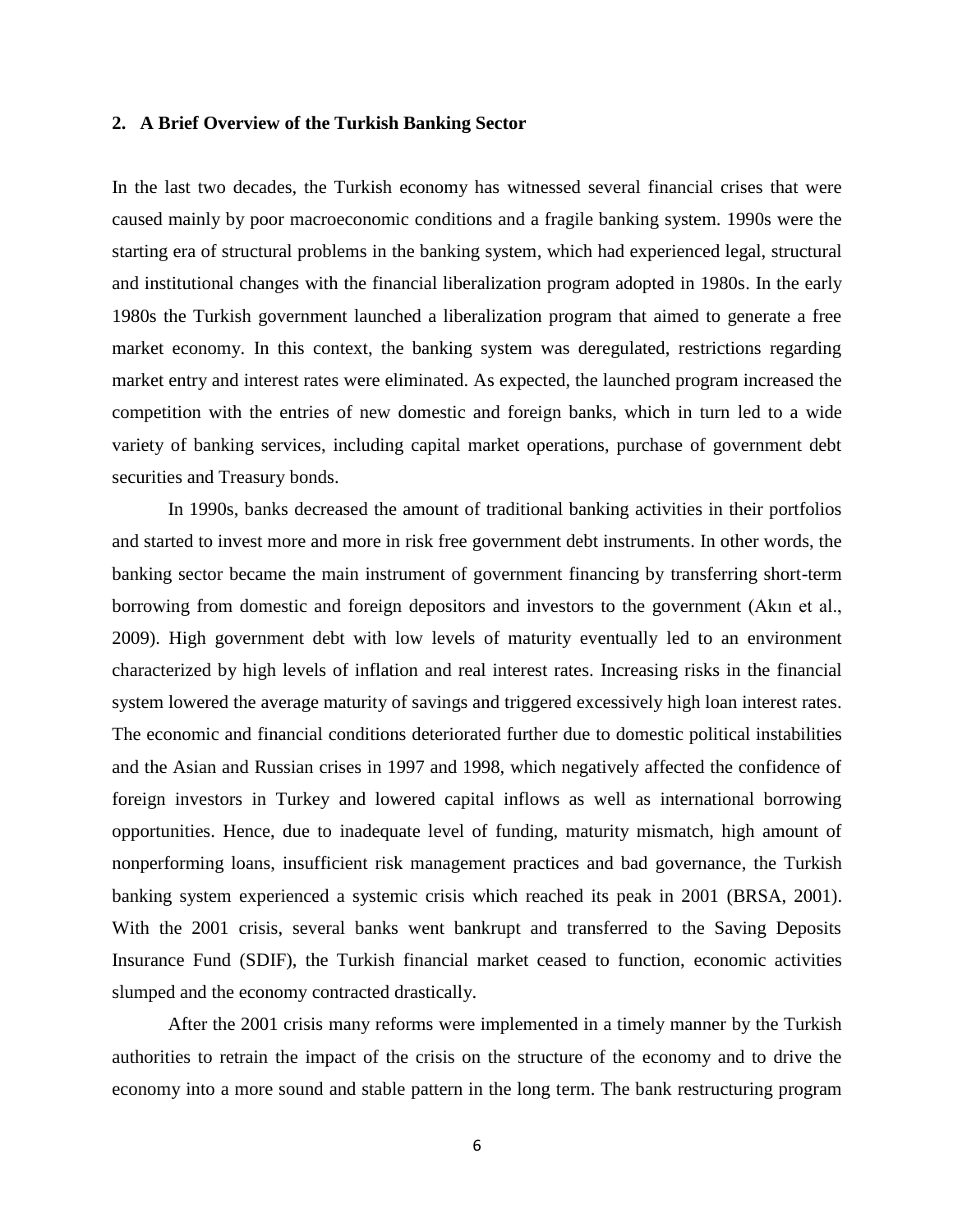initiated by the Banking Regulation and Supervision Agency was the vital part of these reforms. The program rested on four main pillars: financial restructuring of the state banks, implementation of measures to facilitate the participation of the private capital to strength the private banking system, prompt resolution of the SDIF banks and taking measures for prudential regulation and supervision of the banking sector. With this program substantial achievements were made in the Turkish banking system. More specifically, short-term liabilities of the state banks were terminated and they were reinforced through mergers and privatized, some privately owned banks were provided with capital support, SDIF banks were liquidated and merged with or transferred to another bank. This new regulations scheme culminated into a low inflationary environment with low market interest rates and high rate of economic growth. Following this restructuring process, the Turkish banking system showed a rapid growth performance with high profit levels by international standards during the period 2002-2008.

In 2008, the subprime mortgage crisis, which became visible during 2007, hit the real economy of all countries around the world. It led to the collapse of several major financial institutions, disruption in the flow of credit to businesses and consumers and finally a severe global recession. Due to the high level of integration with the world economy and dependency on the external market, the Turkish economy was severely affected by the 2008 global crisis similar to the other emerging market economies. The financial position of Turkish banks, however, has not deteriorated to the same extent as was the case with banks in other emerging economies. This was mainly due to the comprehensive reforms adopted successfully after the 2001 crisis to strength the Turkish banking system (Aysan and Ermisoglu, 2013b). Nevertheless, some negative effects of the global financial crisis were observed in the banking system in Turkey. Following the 2008 global crisis, concerns on the high default rates led to an increase in the cost of international funds for banks, which in turn caused a reduction in the credit supply. Meanwhile, the slowdown of the economic activity resulted in a fall in the demand for loans. Overall, the banking sector has faced with a substantial decrease in the credit growth, deterioration in asset quality and an increase in non-performing loans. The extraordinary measures taken abroad and in Turkey, including decreasing interest rates liquidity provision by the central bank, restored the confidence in the financial markets. Subsequently, the deterioration in the nonperforming loans stopped and the asset quality of the banking sector improved.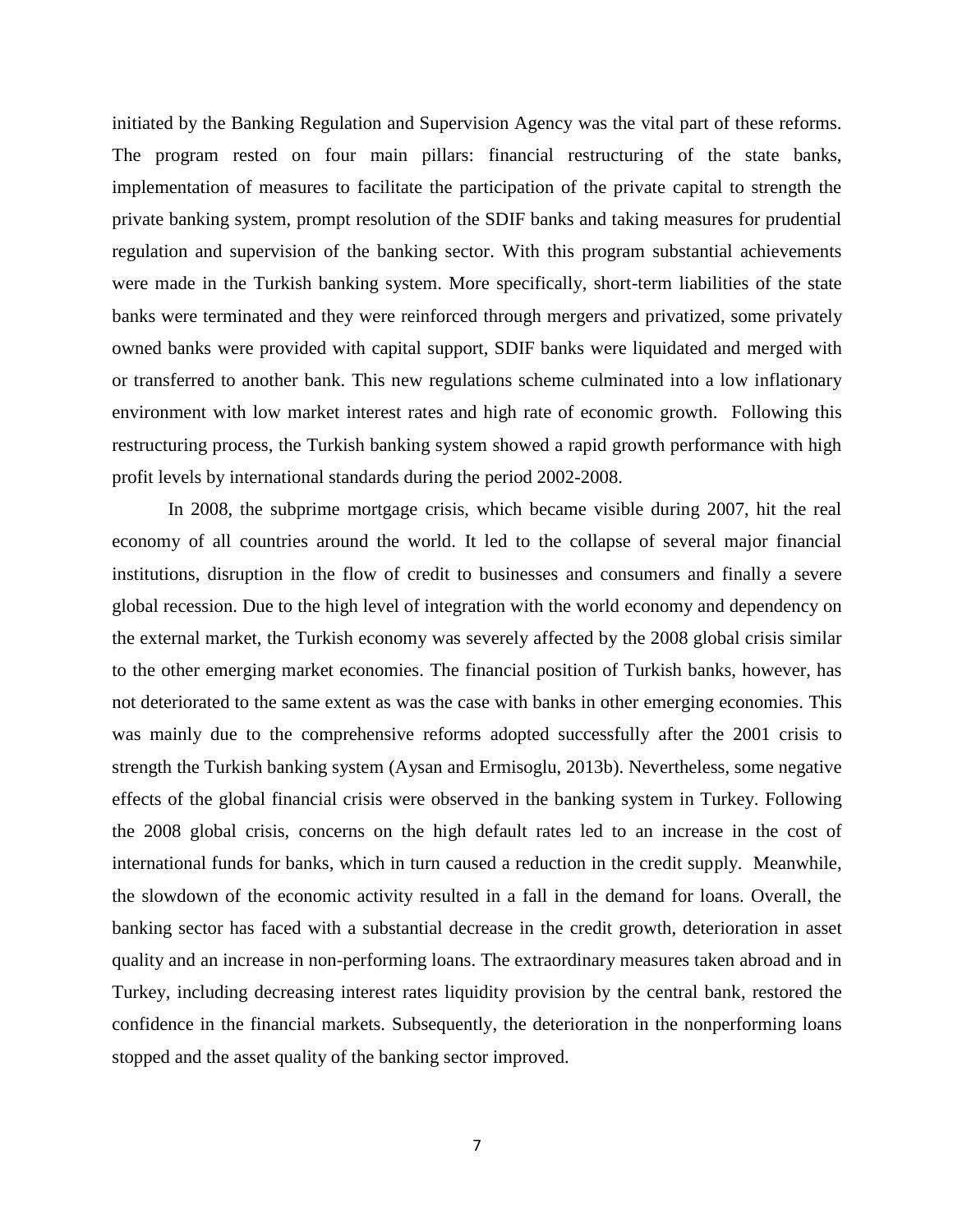Although led to no major impairment in Turkish economy, the 2008 global crisis evolved into a debt crisis in Europe with accumulation of external debts' of governments to rescue troubled banks that had invested heavily in the US mortgage market. The crisis started in Greece where the sovereign debt burden became unsustainable and then spread to other member countries. Turkey was affected by the 2010 European debt crisis mainly through the trade channel as its major trade partners are EU countries. For the Turkish banking system, however, the effects of the crisis remained rather limited due to the lessons learned from the 2001 financial crisis and having relatively weaker financial ties to Europe compared to those of Eastern and Central Europe countries (Aysan and Ermisoglu, 2013a). To be more specific, the low share of foreigners in the Turkish banking sector makes it less financially dependent upon Europe, as compared to other European countries.

#### **3. Methodology**

 $\overline{a}$ 

This chapter describes the stochastic frontier approach we adopt to measure the cost efficiency of Turkish banks<sup>3</sup>. As such, we utilize the commonly used cost function approach due to outputs in the banking sector being exogenous (demand determined) and not storable. Furthermore, as underlined by Kumbhakar and Lovell (2000), the cost function approach enables us to handle with the multiple outputs problem in measuring cost efficiency. The stochastic cost frontier function, introduced independently by Aigner et al. (1977) and Meeusen and van den Broeck (1977), can be expressed as:

$$
C_{ii} = C(y_{ii}, w_{ii}; \beta) \exp(u_{ii}) \exp(v_{ii})
$$
 (1)

where  $C_i$  is the observed total cost of the bank *i*  $(i = 1, 2..., N)$  in the period *t*  $(t = 1, 2..., T)$ ,  $y_i$ represents its output,  $w_{it}$  is a vector of input prices,  $\beta$  is a vector of parameters,  $u_{it}$  is the nonnegative error term representing inefficiency and  $v_{it}$  is the i.i.d  $N(0, \sigma_{v}^{2})$  random errors being

 $3$ In addition to the stochastic frontier approach, there is another popular technique used in the literature to evaluate the cost efficiency: the nonparametric data envelope analysis (DEA). The DEA approach employs a linear programming method to construct the efficient frontier from the observed input-output ratios as a piecewise linear combination of the most efficient units. Its major disadvantage is that it does not allow for random fluctuations and associates all deviations from the estimated frontier to inefficiency, which makes the observed efficiency scores to be quite sensitive to outliers and shocks.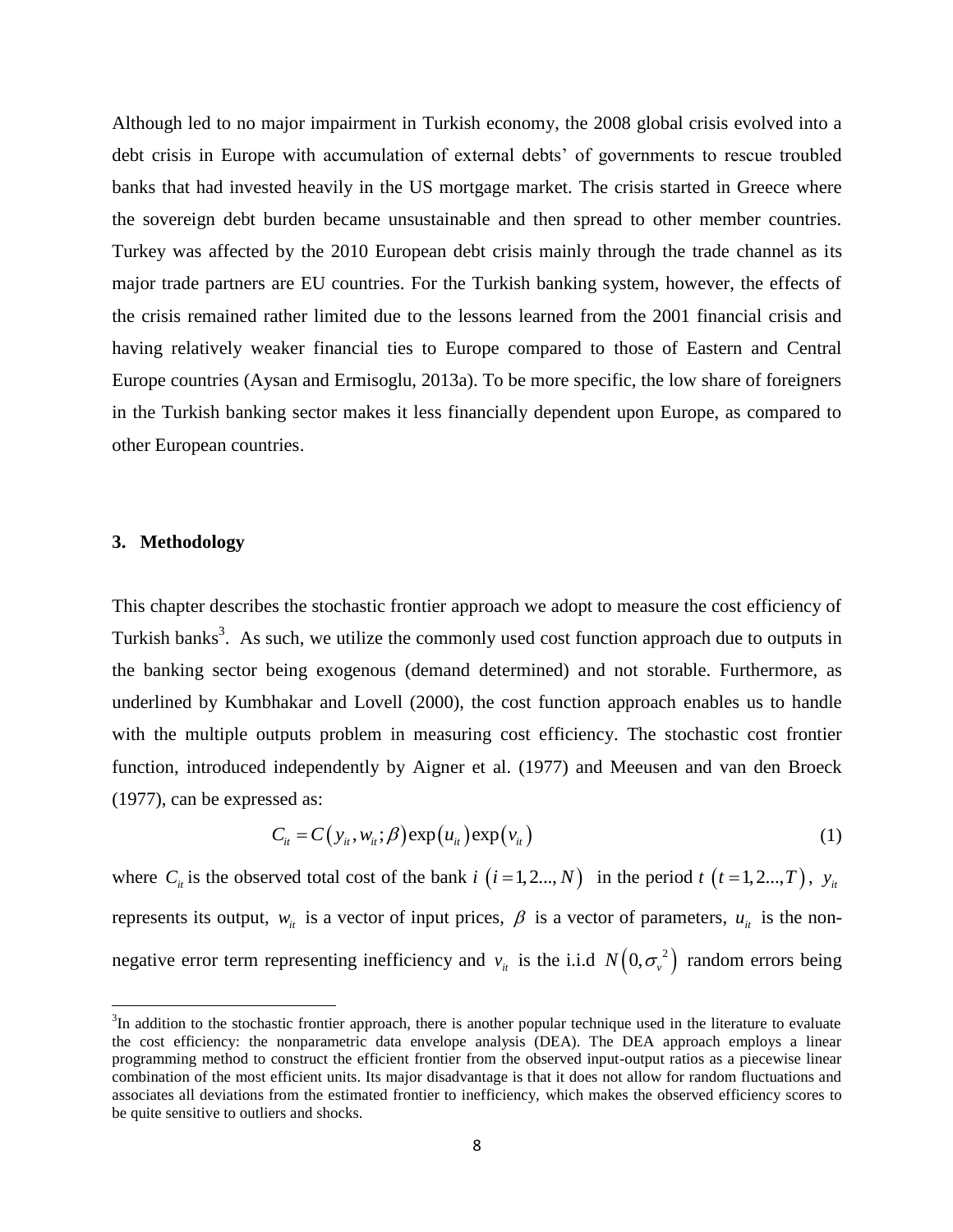independently distributed of the  $u_{it}$  and standing for possible measurement errors and exogenous random shocks received by the cost function. Under this methodology, a commercial bank is considered as inefficient if its costs are higher than those of an efficient commercial bank producing the same output under the same existing conditions. More specifically, the model implies that a bank's observed total cost might deviate from the cost-efficient frontier, i.e., minimum or best-practice cost frontier, due to some uncontrollable random factors and bank's inefficiency.

The literature offers several different approaches to model the non-negative inefficiency component  $u_{it}$ . This study follows a modified version of the true fixed effect model of Greene (2005). In its original form, the true fixed effect model treats time-invariant bank specific heterogeneity and time varying inefficiency separately by integrating bank specific dummy variables into the cost function. As a result it manages to distinguish between unobserved heterogeneity and inefficiency. In this respect, it differs from the traditional estimators for stochastic frontier in a panel set-up which cannot estimate the firm's fixed effects separately from the time varying efficiency scores (Cornwell et al., 1990; Kumbhakar, 1990; Battese and Coelli, 1995). However, as underlined by Greene (2004), integrating the cost function with bank specific dummy variables, might lead to an overspecified cost function, which in turn may induce underestimation of inefficiencies. To circumvent such an underestimation problem, one can follow an alternative approach proposed by Greene (2004) and have the heterogeneity reside in the inefficiency distribution. In this way, it is possible to account for unobserved bank specific heterogeneity at mean level in cost efficiencies. In our analysis, following the suggestion of Greene (2004), we embed the heterogenity in the inefficiency distribution and define the timevarying inefficiency effect  $u_{it}$  as:

$$
u_{it} = |N(\mu_i, \sigma_u^2)|
$$
  

$$
\mu_i = \xi_i + \eta' z_{it}
$$
 (2)

where  $z_{it}$  is the vector of explanatory variables that may influence bank efficiency,  $\eta$  is the vector of parameters to be estimated and  $\xi$  is the bank specific intercept term placed to account for time-invariant bank specific heterogeneity and  $\sigma_u^2$  is the variance of inefficiency. Obviously, with this specification  $u_{it}$  is assumed to follow a truncated-normal distribution with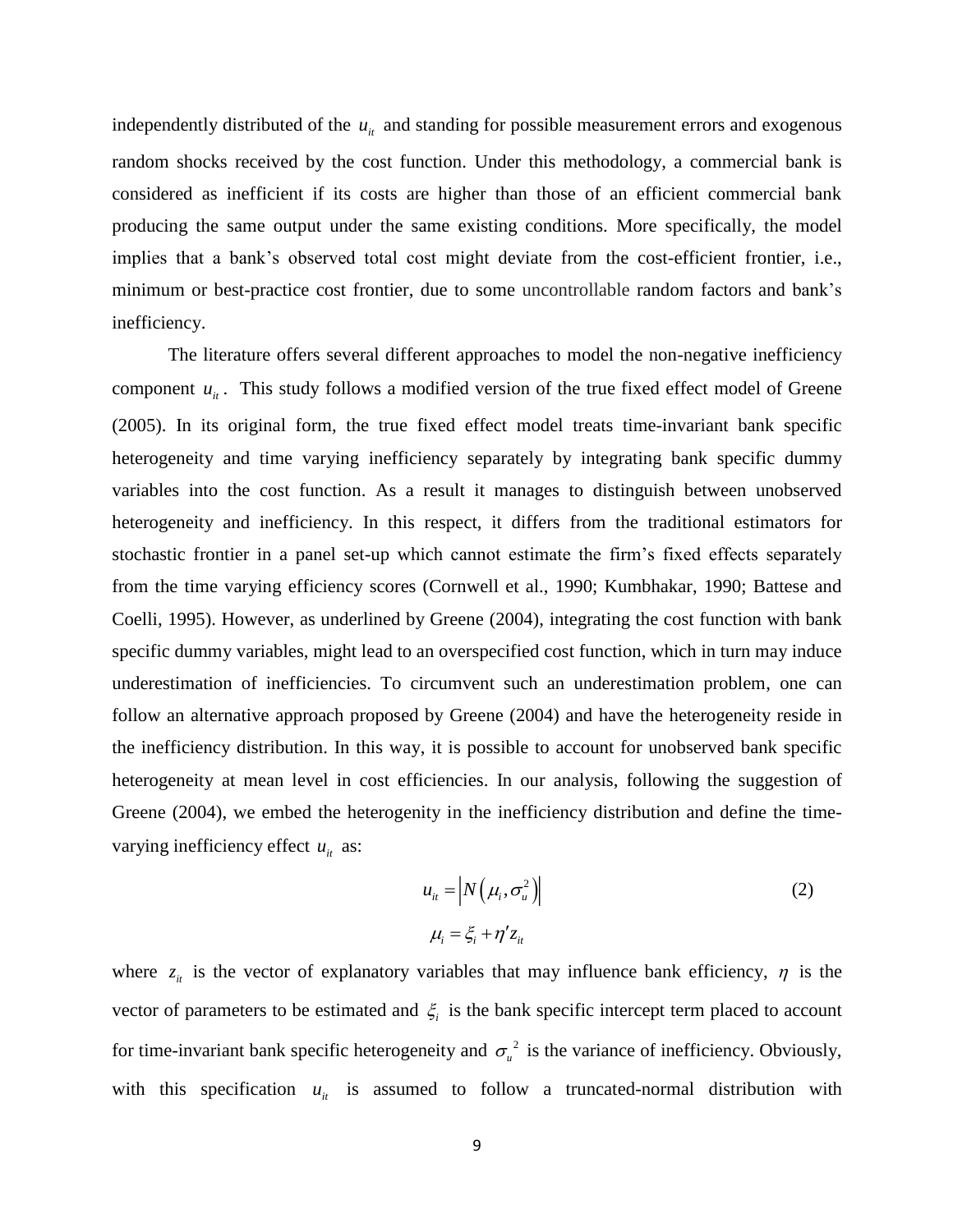heterogeneous mean across bank  $\mu_i = \xi_i + \eta' z_i^{4}$ . Given the representations in (1) and (2), the cost efficiency for an individual bank can be defined as the ratio of the cost of the best practice firm having zero inefficiency and the cost of that bank. More specifically, the cost efficiency for the *ith* bank at the *t-th* observation can be expressed as:

$$
CE_{it} = \exp(-u_{it})
$$
 (3)

which ensures that the cost efficiency is bounded between zero and one.

To continue with estimation, we need to specify an appropriate functional form for the cost function in (1). Being in line with the studies, Mester (1997), El-Gamal and Inanoglu (2005), Bos, Koetter, Kolari and Kool (2009), Koetter and Wedow (2010), Williams (2012) and Almanidis (2013), we employ a flexible translog cost function to calculate efficiency of each individual bank.<sup>5</sup> Imposing translog functional form for the cost frontier function yields the following equation:

$$
\ln\left(\frac{C_{it}}{w_{2it}}\right) = \beta_0 + \sum_{j} \beta_j \ln y_{jit} + \sum_{k} \alpha_k \ln\left(\frac{w_{kit}}{w_{2it}}\right) + \frac{1}{2} \sum_{j} \sum_{l} \delta_{jl} \ln y_{jit} \ln y_{lit}
$$
  
+  $\frac{1}{2} \sum_{k} \sum_{p} \phi_{kp} \ln\left(\frac{w_{kit}}{w_{2it}}\right) \ln\left(\frac{w_{pit}}{w_{2it}}\right) + \frac{1}{2} \sum_{j} \sum_{k} \phi_{jk} \ln y_{jit} \ln\left(\frac{w_{kit}}{w_{2it}}\right)$   
+  $\psi_1 \ln q_{it} + \frac{1}{2} \psi_2 \ln q_{it}^2 + \sum_{j} \psi_{3j} \ln y_{jit} \ln q_{it} + \sum_{k} \psi_{4k} \ln\left(\frac{w_{kit}}{w_{2it}}\right) \ln q_{it}$   
+  $\theta_1 t + \theta_2 t^2 + \sum_{j} \theta_{3j} \ln y_{jit} t + \sum_{k} \theta_{4k} \ln\left(\frac{w_{kit}}{w_{2it}}\right) t + \theta_5 \ln q_{it} t + u_{it} + v_{it}$  (4)

where  $\ln C_i$  is the natural logarithm of the total cost of the *i*th bank in the period *t*, ln  $y_{ji}$ represents the natural logarithm of its *j*th output,  $\ln w_{\text{kin}}$  is the natural logarithm of its *k*th input price,  $\ln q_{it}$  denotes its equity being used to control observable heterogeneity among banks, *t* denotes time which is included to capture non-neutral technological changes and  $u_i = z_{ii} \eta + w_{ii}$ as discussed earlier. To be consistent with the economic theory, which requires the cost function

 4 Some of the studies, including Kasman (2002), Du and Girma (2011) and Isik and Hassan (2002b), impose the half-normal assumption on the inefficiencies. However, as proposed by Greene (1990), such an assumption might lead most banks to be clustered near full efficiency.

<sup>&</sup>lt;sup>5</sup> There are two commonly used functional forms in the recent literature, translog and Fourier. Altough McAllister and McManus (1993) and Mitchell and Onvural (1996) rejects the translog specification due to the possible bias that may arise from using a sample of banks with different size and product mix, Berger and Mester (1997) observe that the translog and Forurier specifications of cost functions produce almost same results in terms of average efficiency and dispersion of the measured efficiency.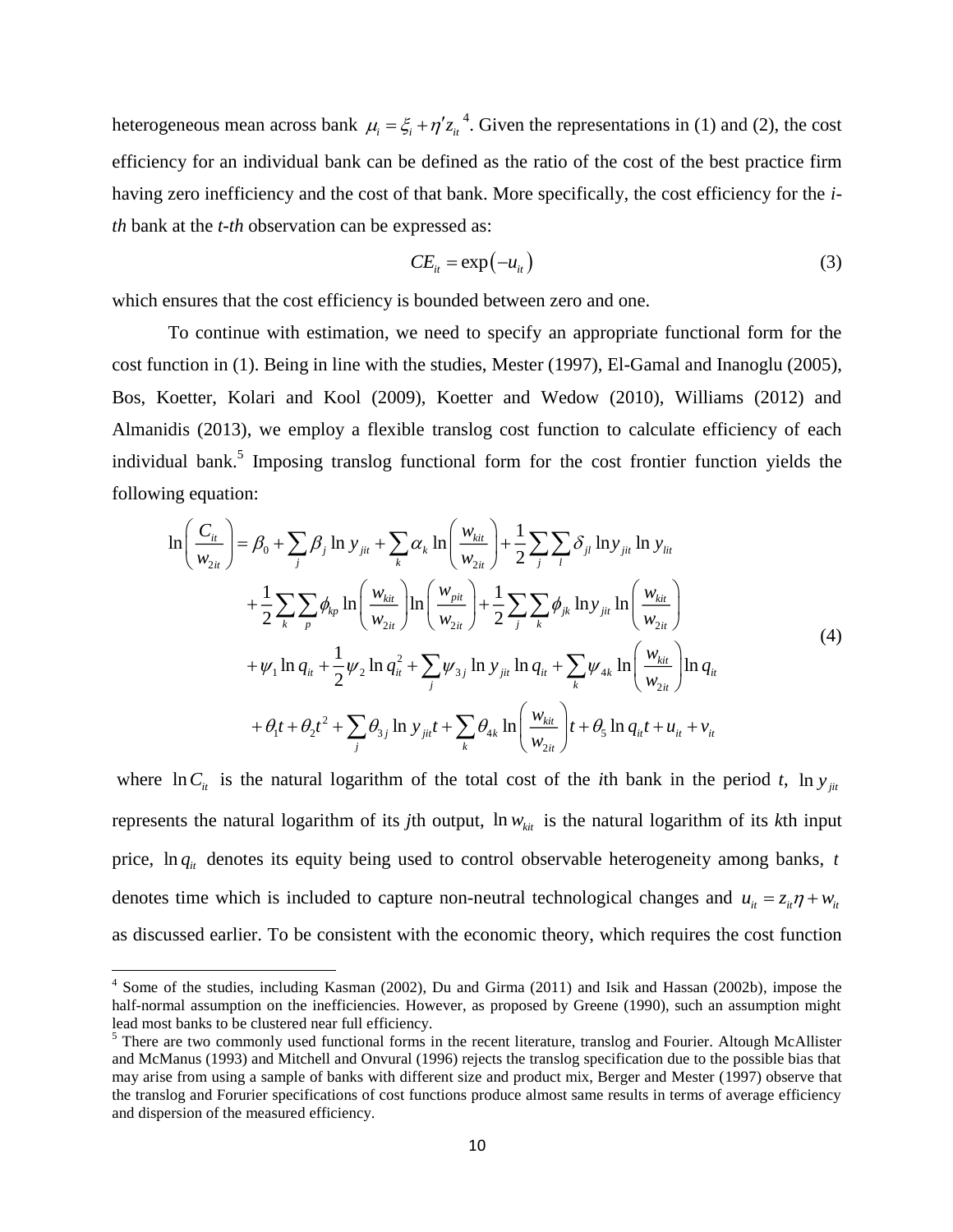to be monotonically increasing in input prices and outputs and to be concave in input prices, we imposed the regularity conditions, symmetry and linear homogeneity in input prices. The condition of symmetry requires:

$$
\delta_{jl} = \delta_{lj} \ \forall \ j, l \qquad \varphi_{kp} = \varphi_{pk} \ \forall k, p \quad \text{and} \quad \phi_{jk} = \phi_{kj} \ \forall \ j, k
$$

The linear homogeneity restriction, on the other hand, is ensured by normalizing costs and input prices using one of the input price  $(w_{2it})$ .

Once the translog cost function (4) is specified, parameters of the cost function and the inefficiency model (2) are estimated by following the one-step maximum likelihood estimation (MLE) method of Greene (2005), where the likelihood function is formed with the parametrizations  $\lambda = \frac{U_u}{U_u}$ *v*  $\lambda = \frac{\sigma}{\sqrt{2}}$  $=\frac{\sigma_u}{\sigma}$  and  $\sigma = \sqrt{\sigma_u^2 + \sigma_v^2}$ . This one step estimation approach allows for simultaneous estimation of the stochastic cost function and identification of the inefficiency correlates. Unlike the two-stage estimation procedure of Mesters (1996), it accounts for the possible correlation between the variables affecting the cost function and the correlates of the efficiency, which in turn eliminates any underestimation and bias problem<sup>7</sup>. Following estimation of the parameters, bank-specific efficiency scores are computed using the Jondrow et al. (1982) formula.

#### **4. Data**

l

Our dataset is compiled from the balance sheets and income statements of 22 commercial (deposit) banks operating in Turkey over the period 2003Q1-2015Q3, totaling 1120 observations<sup>8</sup>. Non-deposit banks, such as development and investment banks are excluded from our sample due to their functional differences from deposit banks. The assets of 22 commercial banks account for approximately 95% and 92%, on average, of the total assets of the whole commercial banking system and the domestic banking system, respectively. The banks are not homogenous with respect to their ownership status; that is of our 22 commercial banks 3 are

 $6$  See Greene (2005) for further details of the one-step MLE estimation procedure.

<sup>&</sup>lt;sup>7</sup> See Wang and Schmidt (2002) for a detailed discussion on the advantages of the one-step simultaneous estimation.

<sup>&</sup>lt;sup>8</sup> Balance sheet and income statement data is obtained from the database of The Banks Association of Turkey.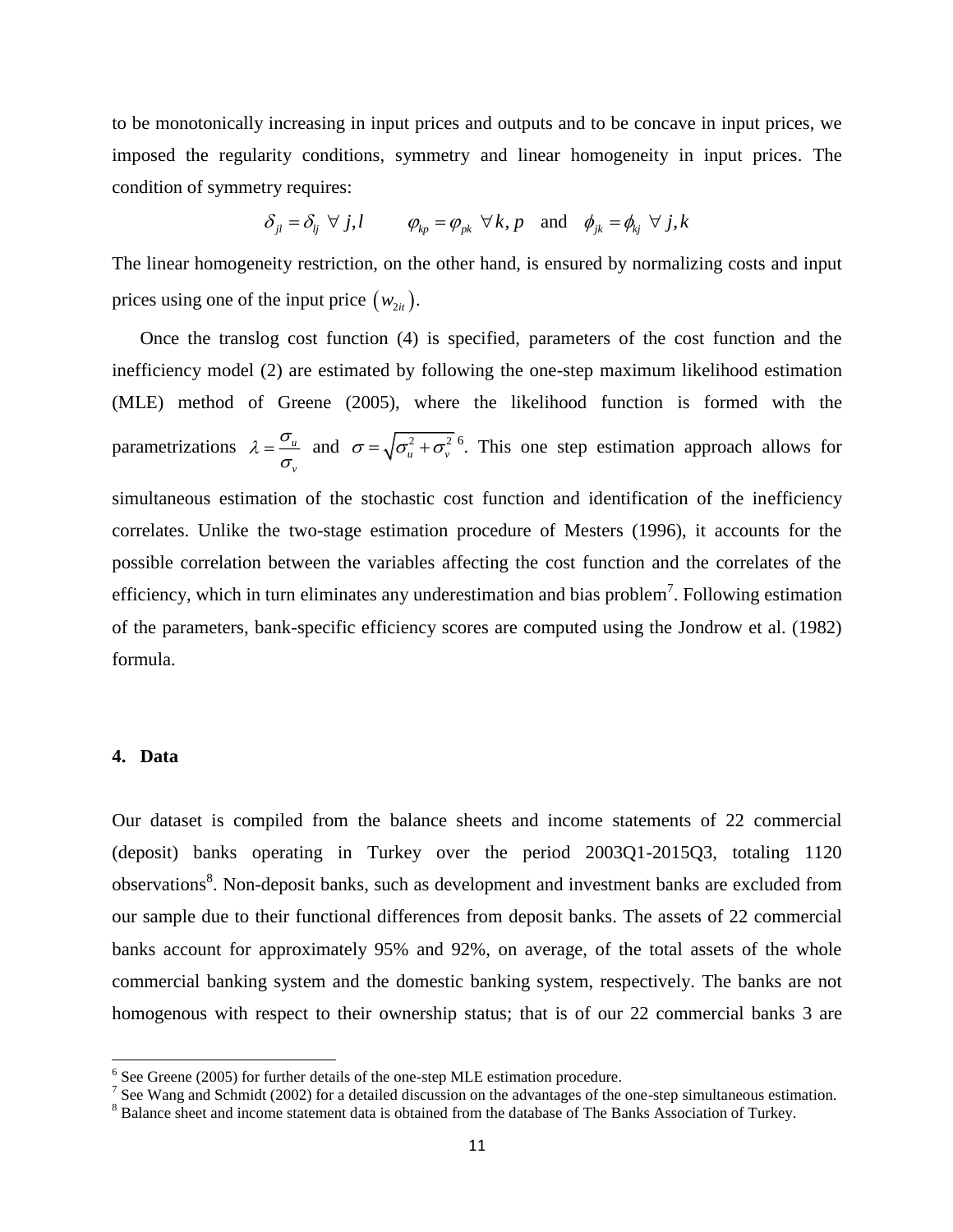state-owned, 12 are privately-owned domestic and 10 are foreign banks. State-owned, domestic private and foreign banks are defined as those with more than 50 percent of state, private domestic and foreign ownerships, respectively. The banks we analyze differ with regard to their scales as well. In fact, it is possible to divide the banks into three groups according to their market shares: small banks (banks having market share of less than 1 percent), medium-sized banks (banks having market share of between 1 and 8 percent) and large banks (banks having market share of more than 8 percent). Based on this classification, we have 7 large, 5 medium scaled and 10 small banks in our sample.

Obviously, definition or identification of inputs and outputs of a bank is highly crucial to the measurement of its efficiency. Although there is no consensus on the explicit definition of banks' inputs and outputs, three competing approaches used in empirical literature are the intermediation approach, production approach and the value-added approach<sup>9</sup>. An important difference between them involves the treatment of deposits, which have both input and output characteristics. The intermediation approach proposed by Sealy and Lindley (1977) views banks as financial intermediaries using capital, labor, deposits and all other borrowed funds to produce loans and other earning assets. In other words, considering deposits as inputs, this approach describes the banking activities as transforming the money collected from depositors into the money lent borrowers. The production approach considers deposits as outputs and describes the banking activities as producing deposits and loans using traditional production factors, capital, labor, land and materials. Under the value-added approach of Berger and Humphrey (1992), on the other hand, deposits are specified as both inputs and outputs of banks in the cost functions. As noted by Berger and Humphrey (1997) the production approach is more suitable for evaluating the efficiency of bank branches due to the focus of the approach being on the operating costs of banking. The intermediation approach, on the other hand, accounts for both operating and interest costs and therefore it is preferable when the main interest is on the evaluation of the entire bank efficiency and economic viability of banks. Since our main focus is on the assessment of the overall efficiency, we apply the intermediation approach being in line with other empirical studies for emerging countries (e.g. Chen, 2002; Yildirim, 2002; Wang and Kumbhakar. 2009; Manlagnit, 2011; Fukuyama and Matousek, 2011; Assaf et al., 2013).

<sup>&</sup>lt;sup>9</sup> See Berger and Humphrey (1997) and Kauko (2009) for an extensive discussion of these approaches.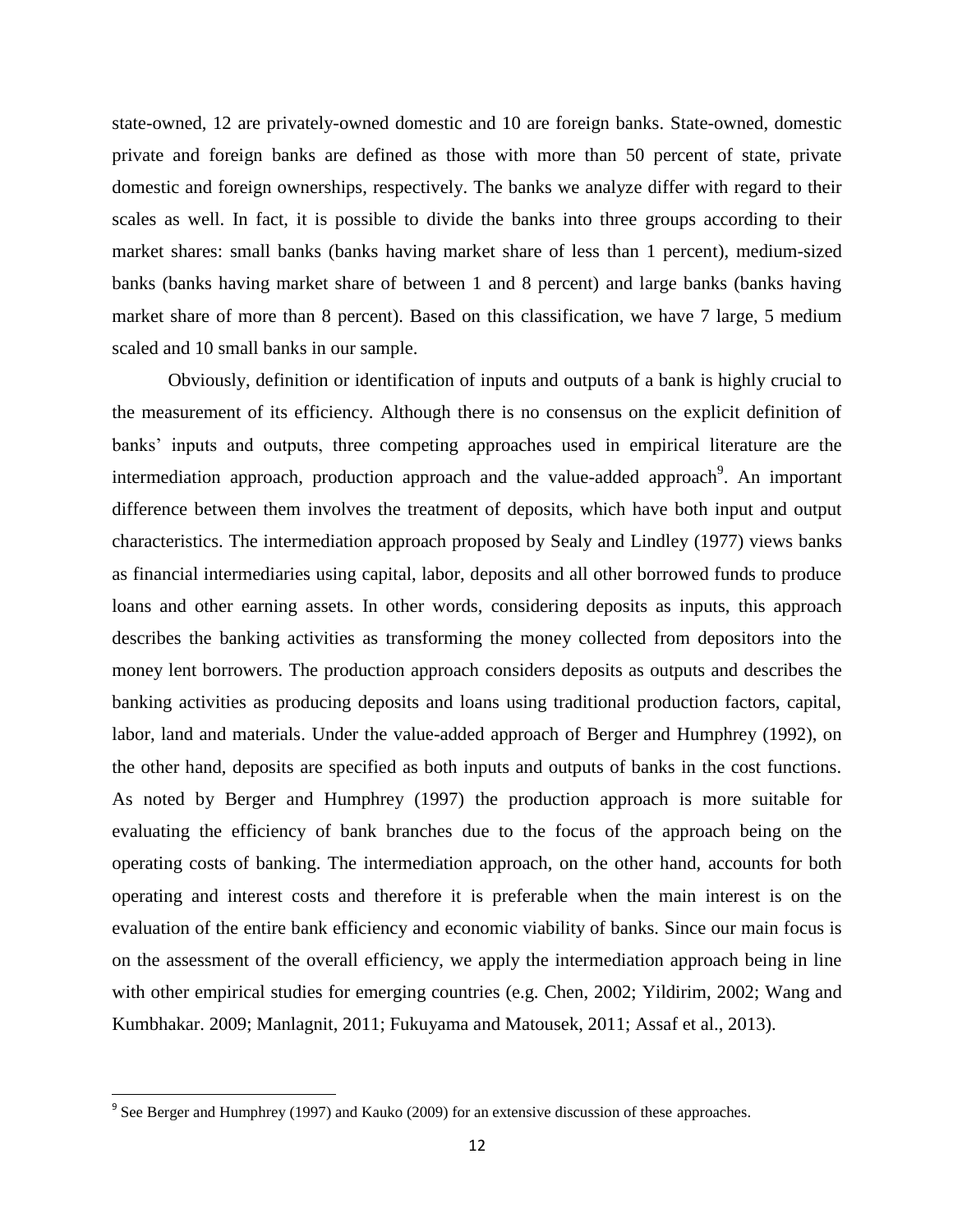In this sense, the total cost  $(\ln C)$  in the model (4) is defined as the sum of interest and noninterest expenses, with the latter referring to the sum of provision of loan losses and other operating expenses. Regarding the outputs and inputs in (4), we have two outputs, total loans  $(y_1)$  and total securities  $(y_2)$ . The two input prices are price of physical capital and labor  $(w_1)$ , measured by the ratio of non-interest expenses to total assets, and price of loanable funds  $(w_2)$ , defined as the ratio of total interest expenses to total deposits. Unfortunately, we are not able to use two separate input prices for physical capital and labor due to unavailability of the quarterly data for personnel expenses over the period 2003Q1-2005Q2. To avoid the unbalanced data problem, we augment these two prices and calculate a common price, as in Hasan and Marton (2003) and Kasman and Yildirim (2006). Furthermore, being aware of the fact that inflation might have an adverse effect on our analysis and it could lead to a distortion in comparison of our results over the study period, all input and output prices are expressed in US dollars, being in line with Fukuyama and Matousek (2011) and Asaf et al. (2013). This approach is simply a direct adjustment of the variables for inflation to minimize bias in our results.

Turning to the inefficiency determinants  $(z<sub>i</sub>)$ , our potential efficiency correlates are intermediation ratio, deposit-to-liability ratio, loan loss provision ratio, capital ratio, liquidity ratio and finally natural logarithm of total assets. Intermediation ratio defined as the ratio of loans to deposits is included to capture the differences of banks' ability to convert deposits into loans, as in Kasman and Yildirim (2006) and Manlagnit (2011). It is hypothesized that a bank with higher intermediation ratio would be more efficient, suggesting an inverse relationship between inefficiency and intermediation ratio. Similar to Malangit (2011) and Amidu and Wolfe (2013), we use deposit-to-liability ratio as a measure of banks' funding structure and expect the ratio to have a negative impact on inefficiency. Loan loss provision ratio measured by provisions for loan losses over total loans is employed to proxy for default risk or loan quality following Mester (1996) and Altunbas et al. (2001). As noted by Rao (2005), an inefficient bank with high costs would have more problem loans, implying a positive correlation between loan loss provisioning and operating costs. This indicates lower cost-efficient operations and hence, a negative sign is expected on the coefficient of loan loss provision ratio. Capital ratio measured by equity over total assets is included to control for the regularity conditions. An inverse relationship is expected between inefficiency and capital ratio since a higher capital ratio might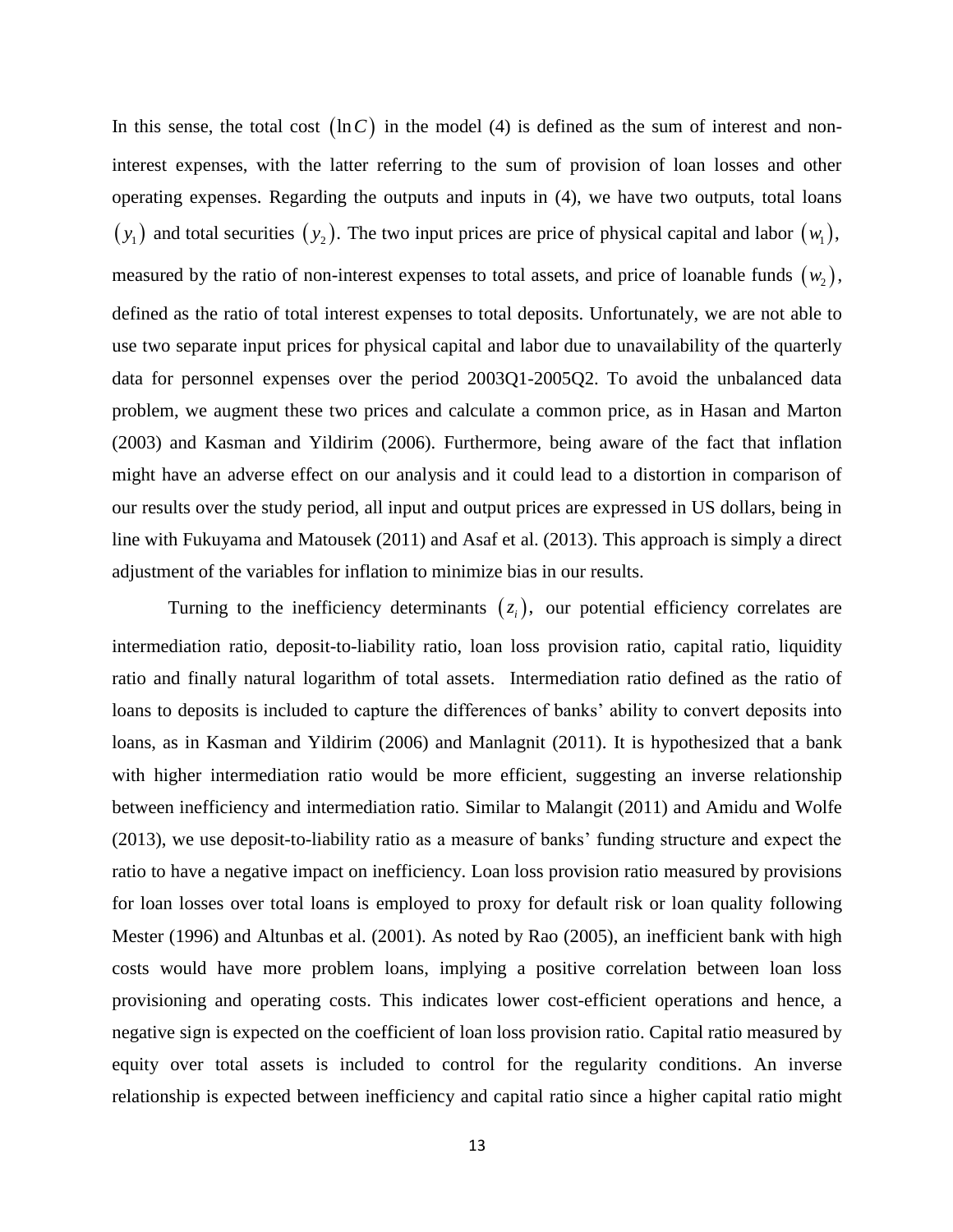lead banks to be perceived as less risky and therefore they can borrow at lower interest rates and have lower costs (Fries and Taci, 2005). Liquidity ratio defined as the ratio of liquid assets to deposits and short-term funding controls liquidity risk of banks. While lack of liquidity may force banks to borrow funds at excessive cost, it is obvious that holding liquid has an opportunity cost of higher returns (Rao, 2005 and Ben-Khedhiri et al., 2011). Due to this confliction, we do not have priori expectations regarding the direction of the effect of liquidity ratio on efficiency. Finally, we incorporate the natural logarithm of total assets as a proxy for bank size to control for the impact of scale bias on efficiency, as in Hao et al. (2001) and Banker et al. (2010). Table 1 presents the summary of definitions of all variables included in the cost frontier function along with their descriptive statistics.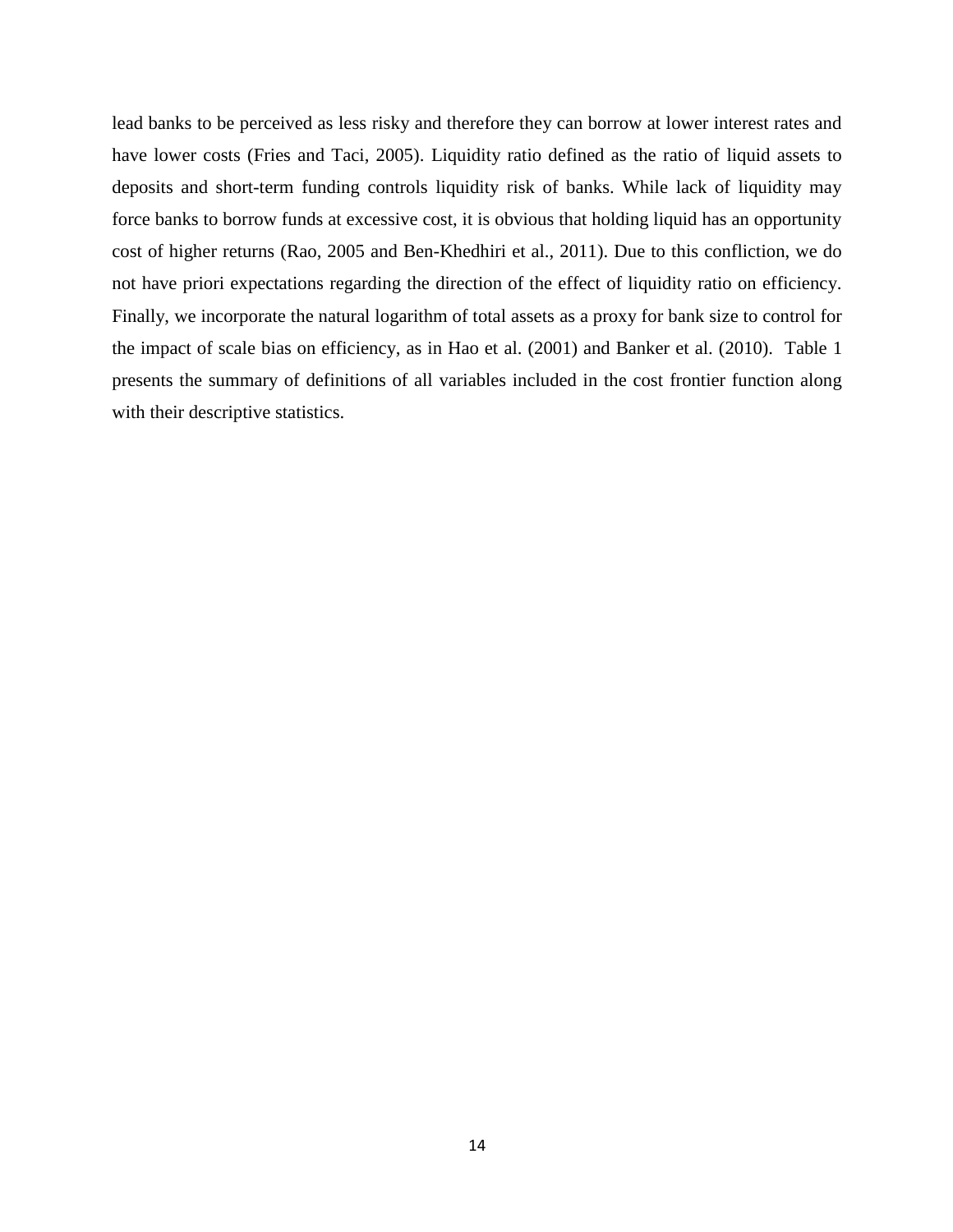|                                                | <b>Definition</b>                                                                                                                          | <b>Mean</b> | <b>Standard</b><br><b>Deviation</b> |
|------------------------------------------------|--------------------------------------------------------------------------------------------------------------------------------------------|-------------|-------------------------------------|
| Dependent variable                             |                                                                                                                                            |             |                                     |
| Total cost $(C)$                               | Interest expense + Noninterest                                                                                                             |             |                                     |
|                                                | expense                                                                                                                                    |             |                                     |
|                                                | (USD thousands)                                                                                                                            | 503,021     | 578,590                             |
| <b>Cost frontier</b>                           |                                                                                                                                            |             |                                     |
| <i>Outputs</i>                                 |                                                                                                                                            |             |                                     |
| Total Loans $(y_1)$                            | Short term loans + Long term<br>loans + Loans under follow up -<br>Specific provisions (USD<br>thousands)                                  | 11,673,994  | 16,026,066                          |
| Other earning assets $(y_2)$                   | Trading securities + Money<br>market securities $+$ Investment<br>securities available for sale and<br>held to maturity (USD<br>thousands) | 6,172,344   | 9,371,071                           |
| Input prices                                   |                                                                                                                                            |             |                                     |
| Price of labor and physical<br>capital $(w_1)$ | (Provision of loan losses or other<br>$receivables + Other operating$<br>expenses) / Total Assets                                          | 0.013       | 0.008                               |
| Price of loanable funds<br>$(w_2)$             | Interest expenses / Total<br>deposits                                                                                                      | 0.025       | 0.011                               |
| Equity $(q)$                                   | Owners' Equity                                                                                                                             | 2,457,679   | 3,243,123                           |
| <b>Inefficiency correlates</b>                 |                                                                                                                                            |             |                                     |
| Capital Ratio                                  | Owners' Equity / Total<br>Assets                                                                                                           | 0.129       | 0.052                               |
| Deposits/Liabilities                           | Total Deposits / Liabilities                                                                                                               | 0.621       | 0.120                               |
| Intermediation ratio                           | <b>Total Loans / Total Deposits</b>                                                                                                        | 0.882       | 0.347                               |
| <b>Liquidity Ratio</b>                         | Cash and Central Bank /<br><b>Total Assets</b>                                                                                             | 0.072       | 0.040                               |
| <b>Loan Loss Provision</b>                     | Provision of Loan Losses /<br><b>Total Loans</b>                                                                                           | 0.006       | 0.034                               |
| <b>Logarithm of Total Assets</b>               | Natural Logarithm of Total<br>Assets                                                                                                       | 15.718      | 1.778                               |

## **Table 1: Descriptive Statistics of the Variables**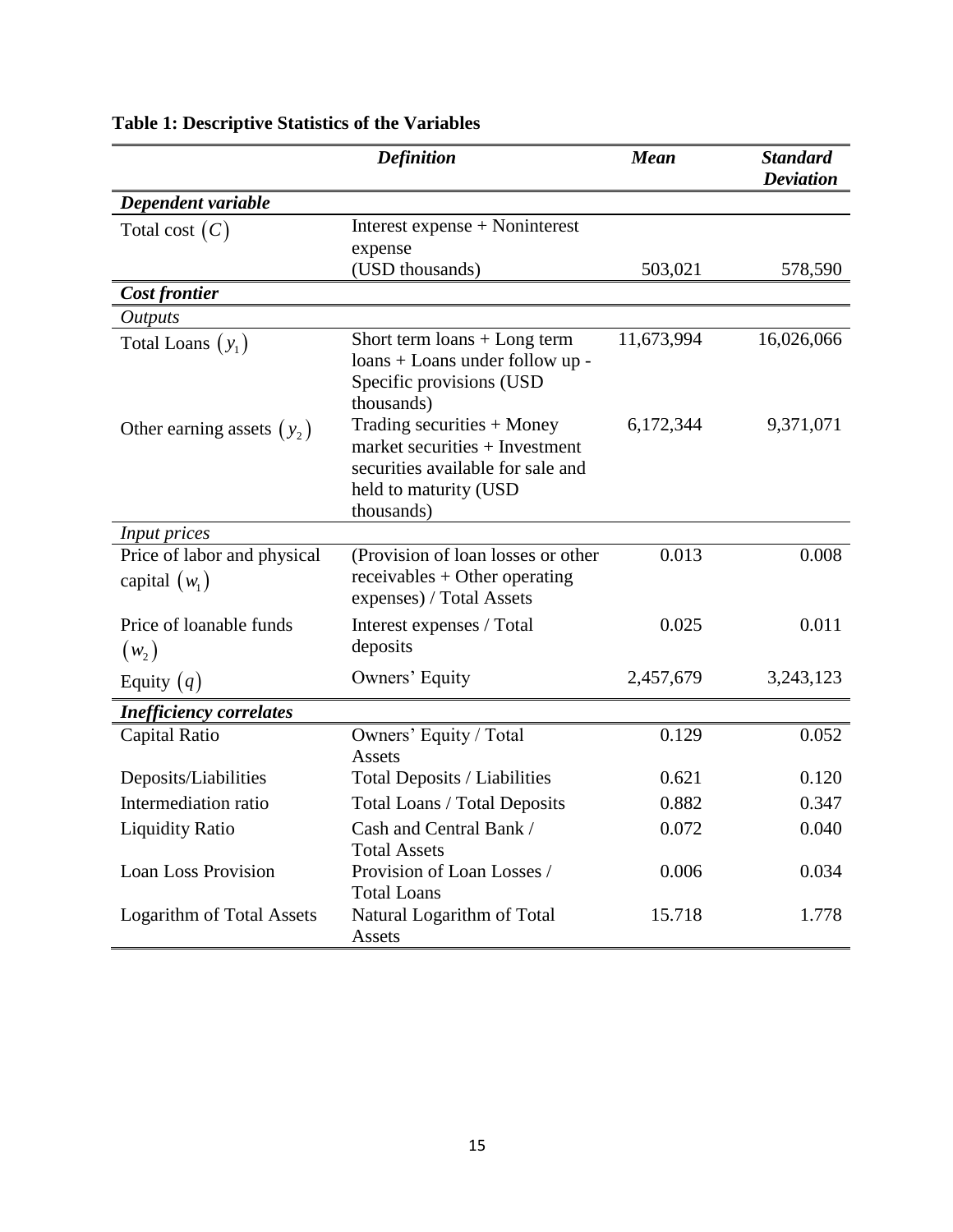#### **5. Empirical Results**

It is commonly acknowledged that the efficiency analysis is quite sensitive to the choice of the variables. Although there are certain limitations on variable selection due to the reliability of the data, the size of the data set studied could be also a determining factor. In this respect, while omitting relevant variables could result in misleading conclusions, the use of unnecessary variables might clutter the analysis and create interpretation difficulties. Hence, choosing the most influential explanatory variables is of particular interest in efficiency analysis. Although we specify a set of potential efficiency correlates including intermediation ratio, deposit-to-liability ratio, loan loss provision ratio, capital ratio, liquidity ratio and finally natural logarithm of total assets, we have no exact information regarding which ones should be included in the model.

To this end, this chapter discusses two different approaches we adopted to specify cost efficiency scores of Turkish commercial banks. While the first section describes empirical findings derived from a search algorithm designed to detect the most appropriate model, the subsequent section presents the results obtained from the model averaging approach of Huang and Lai (2012). Persistency of cost efficiency scores of commercial banks is investigated further in the final section.

#### *5.1. Results from the Search Algorithm*

To specify the cost frontier function with the most appropriate inefficiency correlates we adopt an exhaustive search algorithm aimed at minimizing the Akaike information criterion (AIC), which is a penalized likelihood criterion that trades off goodness of fit and parsimony. The algorithm starts with maximum likelihood estimation of the cost frontier function (4) by including all 6 inefficiency correlates and the corresponding AIC value is recorded. In the next step, the cost function is estimated by using all 5-subsets of inefficiency correlates and the model having minimum AIC is selected. This procedure continues with one correlate eliminated at each stage until only one is left. At the end, the algorithm selects 5 models out of 63 estimated cost functions and our preferred model is the one with the lowest value of AIC.

According to the algorithm, the cost frontier function with inefficiency correlates of intermediation ratio, capital ratio and the natural logarithm of total assets is chosen and the results that relate the measures of cost inefficiency to the specified correlates are reported in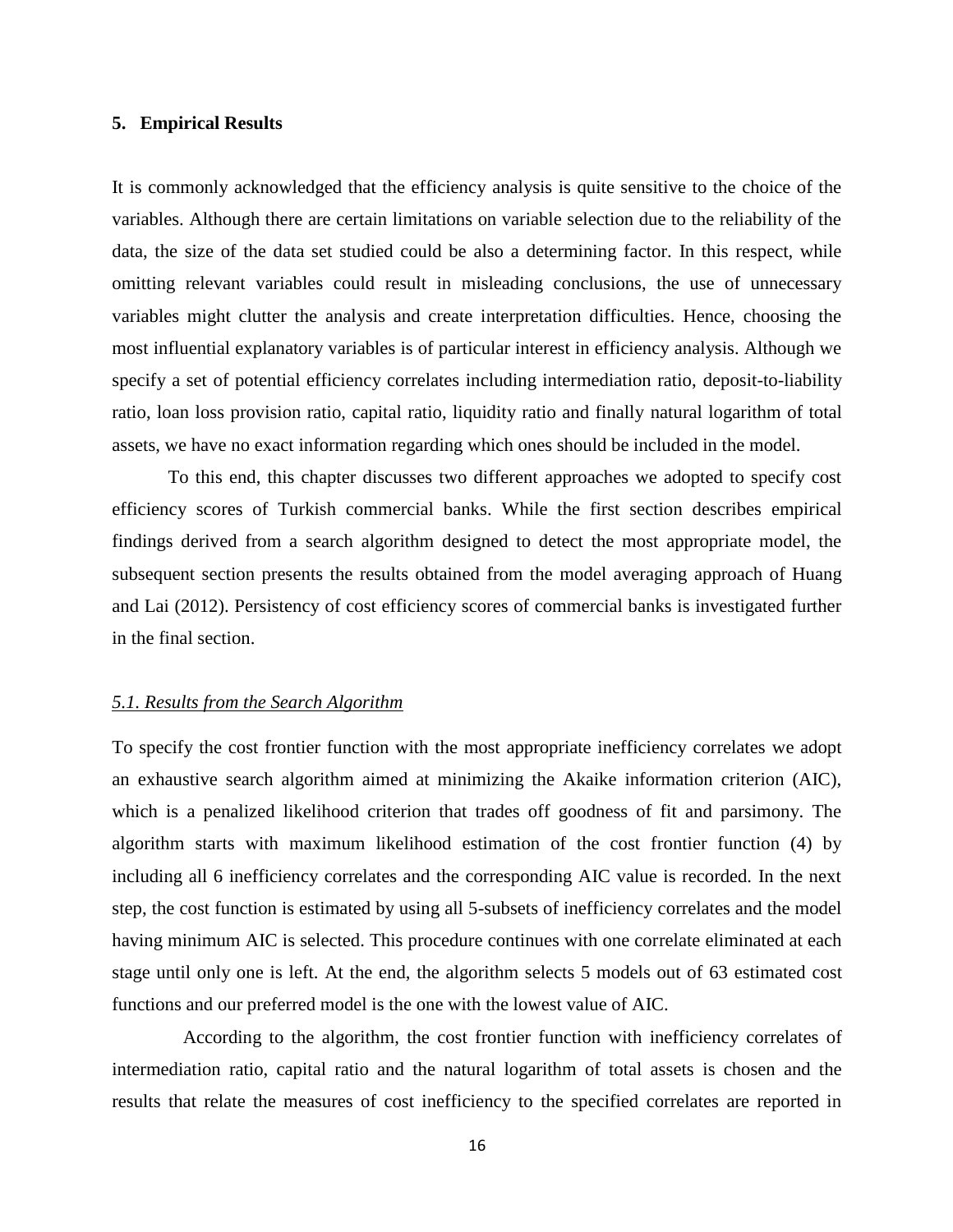Table  $2^{10}$ . Being consistent with our priori expectations, intermediation ratio, which captures the differences of banks' ability to convert deposits into loans, has a significant negative effect on the measured cost inefficiency. Corroborating the results of the earlier studies for transition economies, including of Fries and Taci (2005), Kasman and Kirbas-Kasman (2006) and Manlagnit (2011), this finding suggests that banks with higher ability to convert deposits to loans enjoy higher levels of efficiency. In accordance with our expectations, the capital ratio also appears to be significantly and negatively correlated with the cost inefficiency. As noted by Fries and Taci (2005) and Manlagnit (2011), well-capitalized banks are likely to be more efficient due to their high quality management and relatively less risky position, which enable them to borrow at lower costs. Regarding the effect of bank size, measured by the natural logarithm of total assets of banks, it appears that the cost inefficiency does not differ significantly with respect to bank size. Although found insignificant, the effect of bank size on measured cost efficiency scores will be explored later in more detail by plotting efficiency scores for small, medium-sized and large banks separately<sup>11</sup>.

 $\overline{\phantom{a}}$ 

 $10$  The results from the estimated cost function are not presented here to conserve space but available upon request.

<sup>&</sup>lt;sup>11</sup> We also conduct the generalized likelihood-ratio test of the null hypotheses that inefficiency effects are absent from the cost function, the inefficiency effects have a simple distribution (half-normal distribution), the inefficiency correlates we use have no significant effect on the cost inefficiencies and finally there is no heterogeneity in the cost inefficiencies. All four null hypotheses are strongly rejected, indicating that the specification of our model is perfectly adequate to measure the cost efficiency of Turkish banks. Test statistics are not reported here to conserve space but available upon request.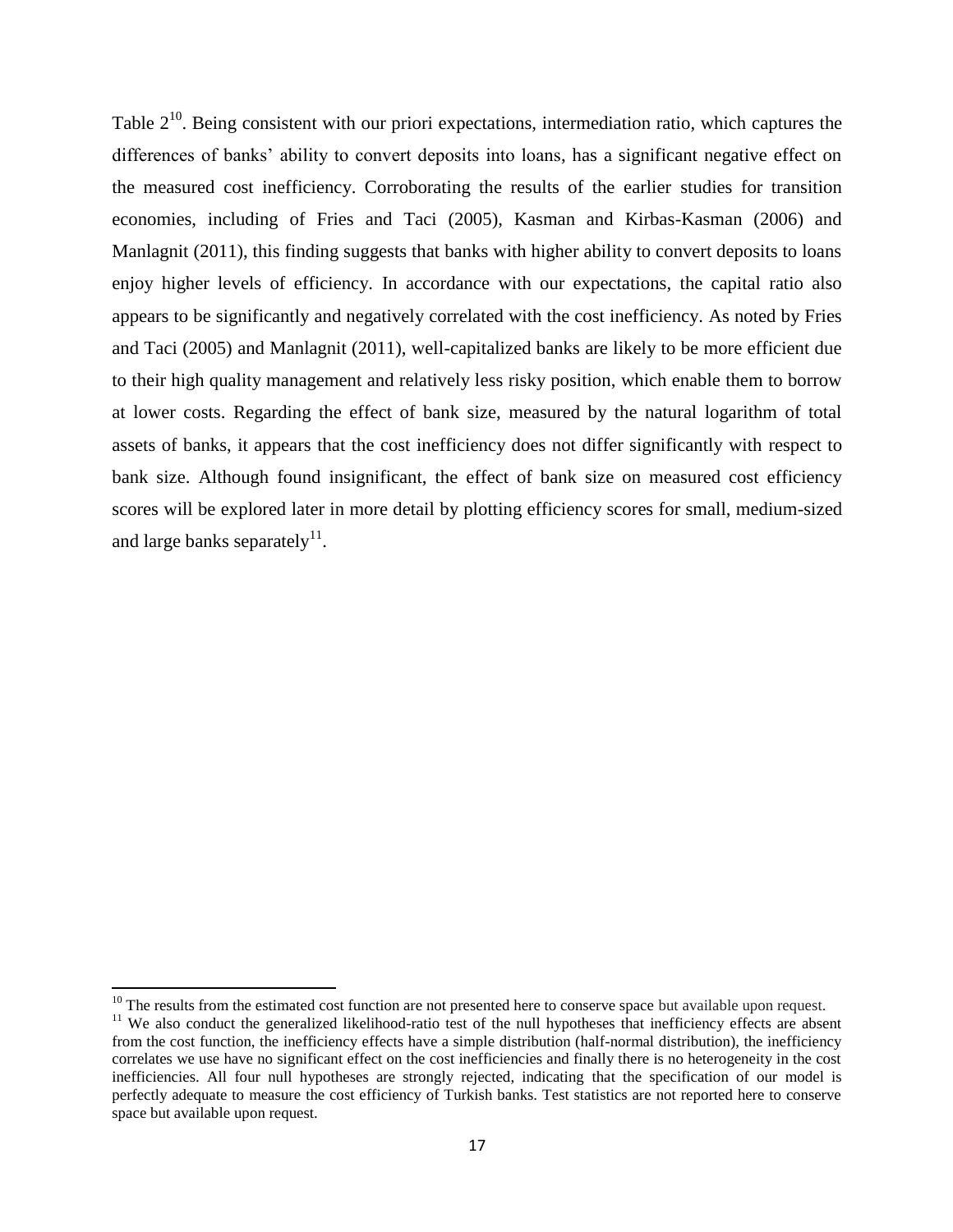| intercept                   | 1.533***    | $\xi_{06}$ | $0.263**$ | $\xi_{15}$ | $0.394**$ |
|-----------------------------|-------------|------------|-----------|------------|-----------|
|                             | (0.283)     |            | (0.102)   |            | (0.159)   |
| Capital Ratio               | $-1.801**$  | $\xi_{07}$ | 0.108     | $\xi_{16}$ | $0.192**$ |
|                             | (0.798)     |            | (0.085)   |            | (0.093)   |
| <b>Intermediation Ratio</b> | $-0.709***$ | $\xi_{08}$ | $0.533**$ | $\xi_{17}$ | 0.289**   |
|                             | (0.194)     |            | (0.209)   |            | (0.129)   |
| Logarithm of Total Assets   | $-0.038$    | $\xi_{09}$ | 0.069     | $\xi_{18}$ | $-0.044$  |
|                             | (0.065)     |            | (0.083)   |            | (0.074)   |
| $\xi_{01}$                  | $-0.086$    | $\xi_{10}$ | 0.155     | $\xi_{19}$ | $0.144**$ |
|                             | (0.059)     |            | (0.104)   |            | (0.069)   |
| $\xi_{02}$                  | $0.434***$  | $\xi_{11}$ | $0.418**$ | $\xi_{20}$ | $-0.032$  |
|                             | (0.125)     |            | (0.167)   |            | (0.049)   |
| $\xi_{03}$                  | $0.315*$    | $\xi_{12}$ | 0.102     | $\xi_{21}$ | 0.042     |
|                             | (0.186)     |            | (0.080)   |            | (0.056)   |
| $\xi_{04}$                  | $0.462**$   | $\xi_{13}$ | 0.206     |            |           |
|                             | (0.228)     |            | (0.130)   |            |           |
| $\xi_{05}$                  | $0.371**$   | $\xi_{14}$ | $0.585*$  |            |           |
|                             | (0.158)     |            | (0.305)   |            |           |

**Table 2: Estimated Inefficiency Correlates**

Notes: Numbers in parentheses are standard errors and (\*\*\*) and (\*\*) denote statistical significance at 1% and 5% significance levels, respectively.

Having discussed the inefficiency correlates, we proceed further with the estimated efficiency scores. The first panel of Figure 1 shows the weighted average of cost efficiency scores of commercial banks over the quarterly period 2003Q1-2015Q3. For convenience we also report them together with the corresponding standard errors in Table 3. The overall cost efficiency for the whole sample is found as approximately 87 percent, suggesting that an average commercial bank could improve its cost efficiency by approximately 13 percent to match its performance with the best practice bank producing same amount of goods and services with the same conditions. Alternatively, it implies that a typical bank wastes about 13 percent of its costs relative to the best practice bank. Turning to the efficiency scores over time, being in line with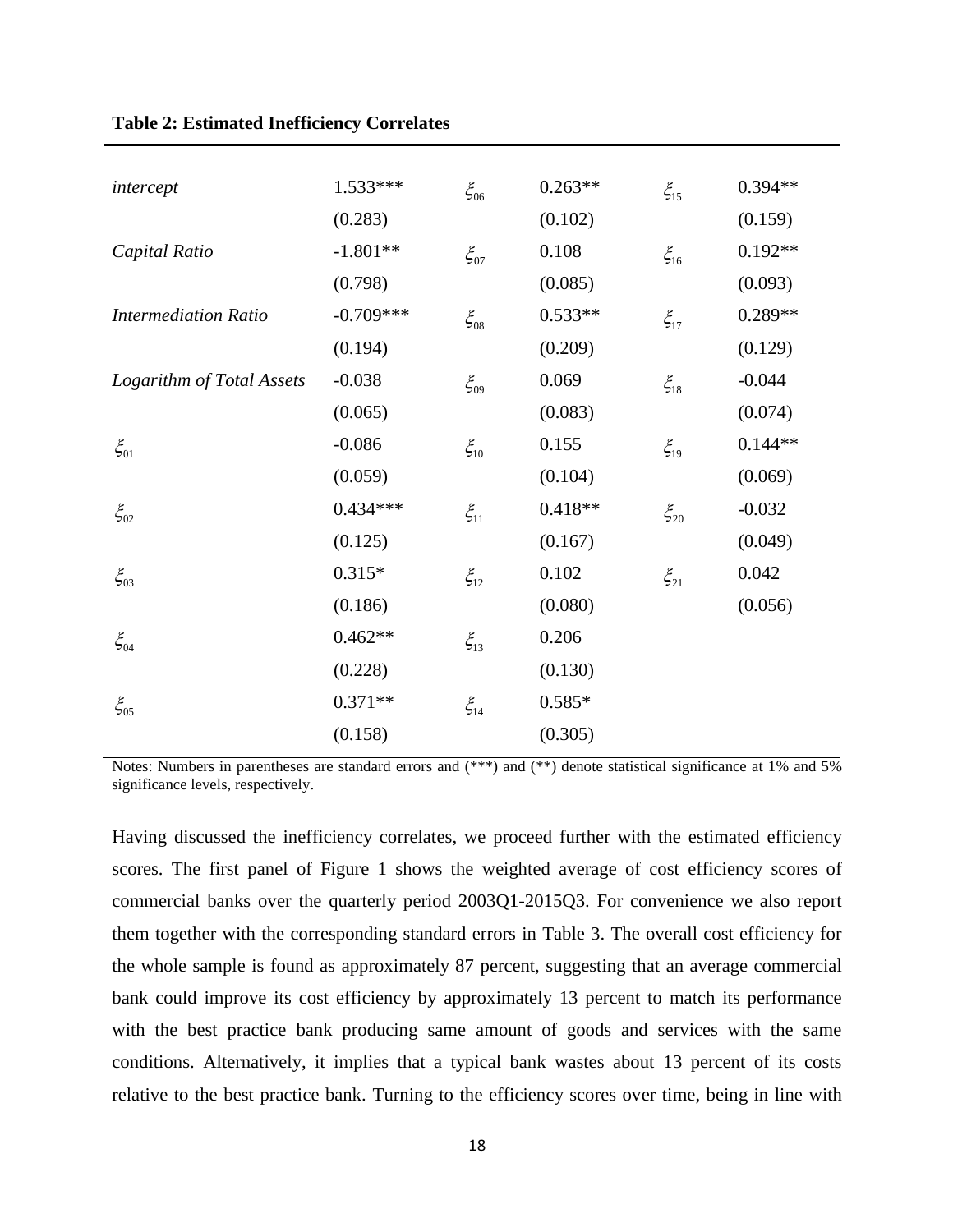Ozkan-Gunay (2012), the Figure clearly illustrates an upward trend in the cost efficiency scores during the post-crisis period 2003-2008, suggesting that the restructuring program fulfills its promise in terms of improving bank efficiency. Given that the Turkish banking system experienced a substantial improvement in terms of bank lending, asset quality and profitability during the post-crisis period as shown by Ozkan et al. (2014), this finding might not be surprising. Furthermore, the impact of the global financial crisis is also apparent from the deterioration of the efficiency scores after the third quarter of 2008. Over the following five quarters the cost efficiency declined by approximately 3 percentage points and finally reached its lowest level of 85 percent in the last quarter of 2009. Afterwards, the banking system started to recover and bounced back to its pre-crisis level of 88 percent in the last quarter of 2010. This reveals that the negative effect of the global crisis was felt but, unlike the findings of Assaf et al. (2013), a relatively quick recovery is observed at the end of 2010. The continued upward trend in cost efficiencies over the period 2011-2015 indicate further that the 2010 European debt crisis had no noticeable impact on the Turkish banking system in terms of average cost efficiency.

|                                 |       | <b>Standard</b> |        |       | <b>Standard</b> |        |       | Standard  |
|---------------------------------|-------|-----------------|--------|-------|-----------------|--------|-------|-----------|
| Time                            | Mean  | Deviation       | Time   | Mean  | Deviation       | Time   | Mean  | Deviation |
| 2003q1                          | 0.771 | 0.061           | 2007q2 | 0.844 | 0.095           | 2011q3 | 0.893 | 0.085     |
| 2003q2                          | 0.785 | 0.077           | 2007q3 | 0.862 | 0.095           | 2011q4 | 0.897 | 0.085     |
| 2003q3                          | 0.783 | 0.067           | 2007q4 | 0.869 | 0.095           | 2012q1 | 0.890 | 0.085     |
| 2003q4                          | 0.794 | 0.074           | 2008q1 | 0.873 | 0.098           | 2012q2 | 0.900 | 0.089     |
| 2004q1                          | 0.815 | 0.095           | 2008q2 | 0.873 | 0.099           | 2012q3 | 0.903 | 0.087     |
| 2004q2                          | 0.811 | 0.087           | 2008q3 | 0.884 | 0.097           | 2012q4 | 0.913 | 0.089     |
| 2004q3                          | 0.817 | 0.093           | 2008q4 | 0.859 | 0.092           | 2013q1 | 0.916 | 0.088     |
| 2004q4                          | 0.820 | 0.099           | 2009q1 | 0.857 | 0.092           | 2013q2 | 0.924 | 0.080     |
| 2005q1                          | 0.831 | 0.098           | 2009q2 | 0.858 | 0.089           | 2013q3 | 0.916 | 0.075     |
| 2005q2                          | 0.831 | 0.091           | 2009q3 | 0.861 | 0.083           | 2013q4 | 0.913 | 0.078     |
| 2005q3                          | 0.817 | 0.087           | 2009q4 | 0.855 | 0.076           | 2014q1 | 0.907 | 0.081     |
| 2005q4                          | 0.815 | 0.084           | 2010q1 | 0.863 | 0.080           | 2014q2 | 0.911 | 0.081     |
| 2006q1                          | 0.834 | 0.097           | 2010q2 | 0.866 | 0.079           | 2014q3 | 0.917 | 0.076     |
| 2006q2                          | 0.836 | 0.091           | 2010q3 | 0.878 | 0.082           | 2014q4 | 0.926 | 0.067     |
| 2006q3                          | 0.833 | 0.087           | 2010q4 | 0.884 | 0.085           | 2015q1 | 0.926 | 0.063     |
| 2006q4                          | 0.826 | 0.086           | 2011q1 | 0.894 | 0.088           | 2015q2 | 0.928 | 0.064     |
| 2007q1                          | 0.838 | 0.091           | 2011q2 | 0.897 | 0.088           | 2015q3 | 0.908 | 0.066     |
| Overall Mean (2003-2015): 0.867 |       |                 |        |       |                 |        |       |           |

**Table 3: Cost Efficiency Estimates from the Selected Model**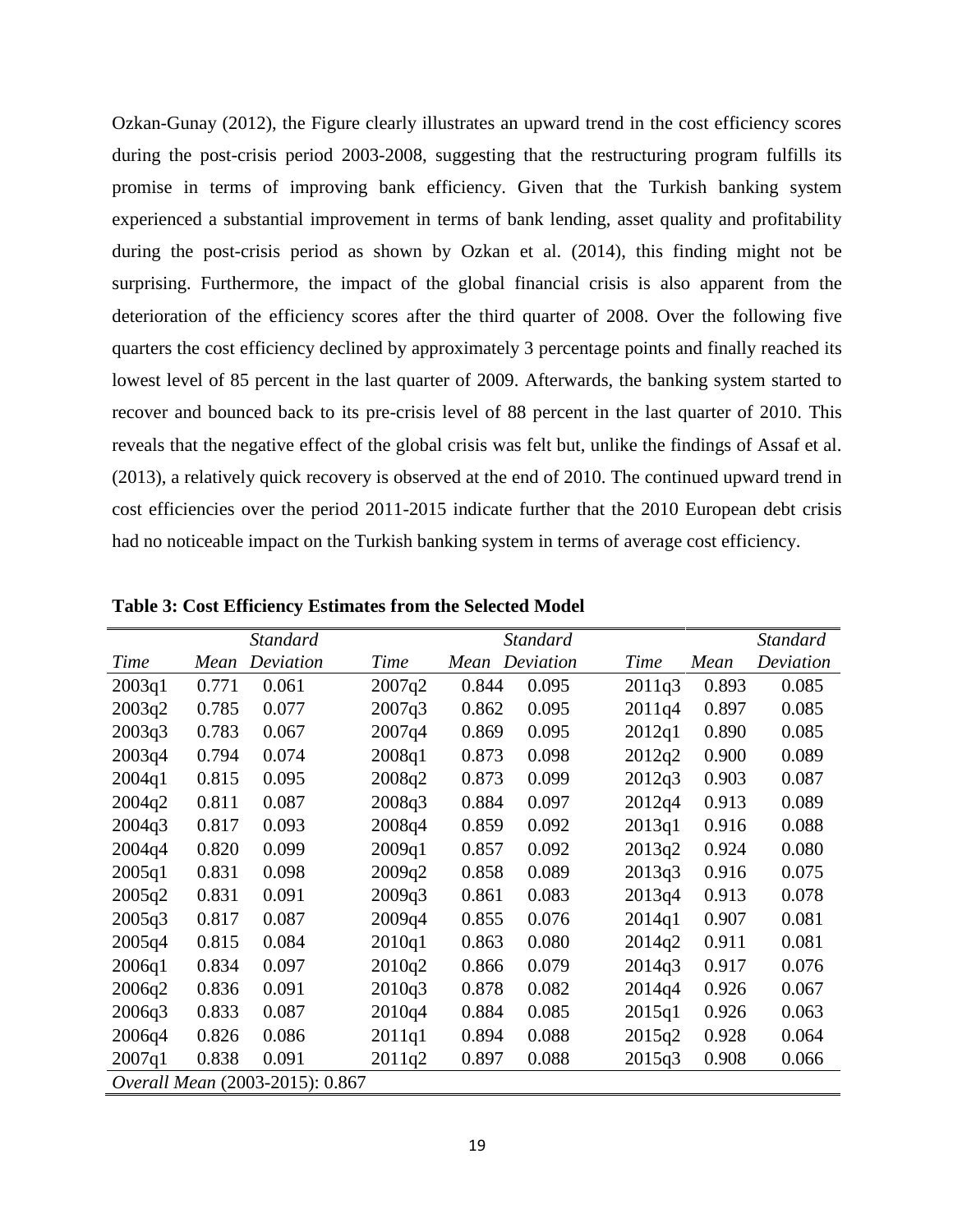

**Figure 1: Cost Efficiency Scores from the Selected Model**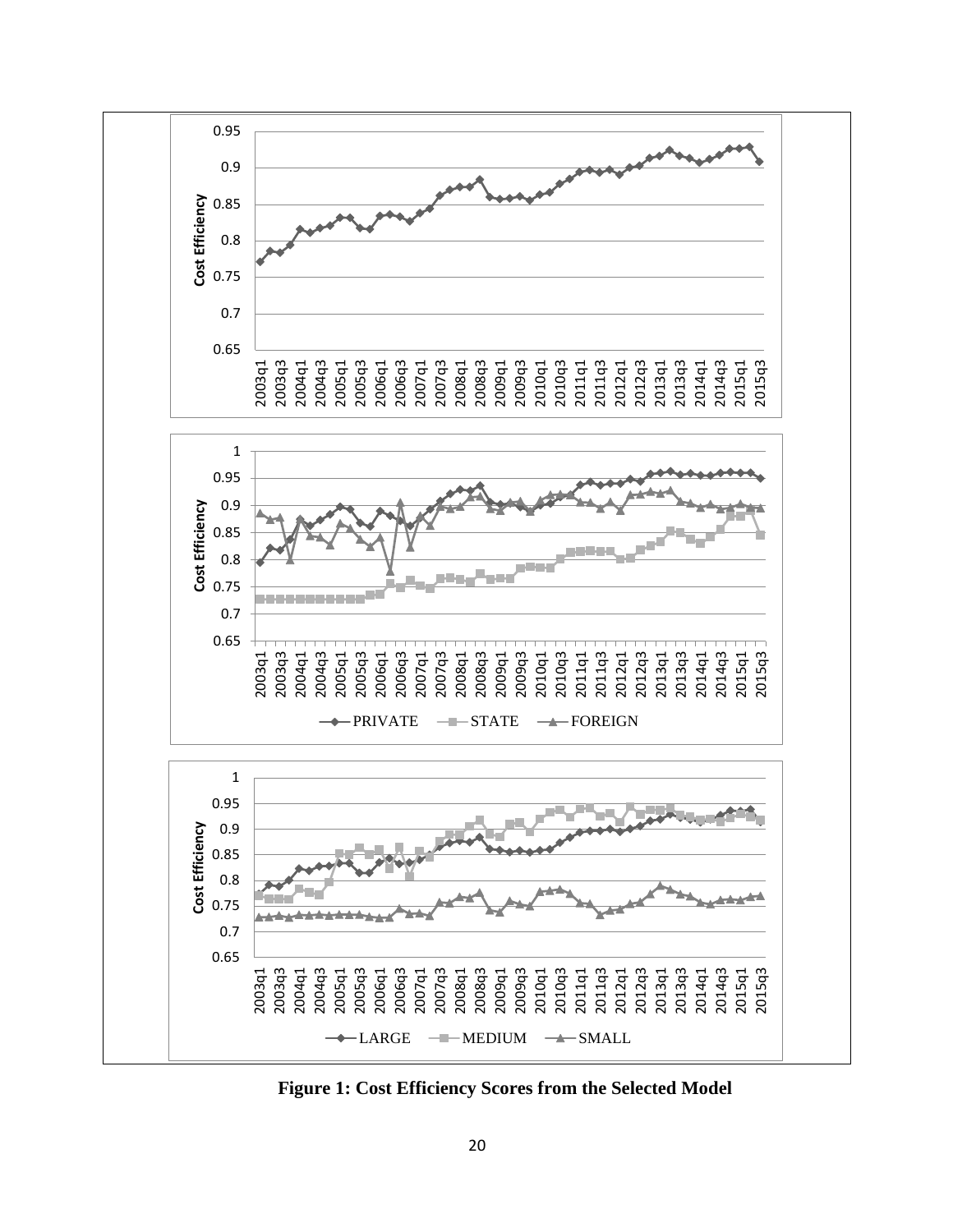Similar to many other studies, our next step is examining the efficiency scores across different ownership status. As mentioned before, of our 22 commercial banks 3 are state-owned, 12 are privately-owned domestic and 10 are foreign banks  $^{12}$ . The second panel of Figure 1 illustrates efficiency scores for three different bank ownership types. It appears that private banks are the most efficient with the average cost efficiency of 91 percent, followed by foreign and state banks with average cost efficiencies of 89 and 78 percent, respectively. This result is in line with the literature for developing countries, where the most common finding is that on average foreign banks are more efficient than or roughly equally efficient to domestic private banks, with both groups being generally more efficient on average than state-owned banks (e.g. Delfino, 2003; Berger et al., 2004; Berger et al., 2005). As discussed in detail by Isik and Hassan (2002) and Berger et al. (2005) there are two main reasons behind the common finding of low cost efficiency of state-owned banks, differences in objectives and budget constraints. While foreign and private banks seek to control its marginal cost and reduce its margins in order to boost its market share and profits, state-owned banks may have no such objectives. State owned banks in developing countries generally pursue objectives set by the government and politicians, such as devoloping specific industries or regions, export expansion, providing patronage jobs or subsidies to politicians' favored constituents. Secondly, the budget constraints of state-owned banks are less strict than those of foreign and private banks since they are frequently supplied by government subsidies or government guaranteed debts. This necessarily leads foreign and private banks to be more efficient by directing investment funds to more efficient places, while state-owned banks might prefer to direct funds to the most politically desirable projects.

Turning to the temporal movement of the efficiency scores for three different bank ownership types, the second panel of Figure 1 clearly illustrates that with the exception of few abrupt changes observed in cost efficiencies of foreign banks during the year 2006, foreign and private banks have relatively similar upward trends until the third quarter of 2008. The

 $\overline{\phantom{a}}$ 

 $12$  By the end of 2015, average market shares of private, foreign and state banks are 56.6%, 10.2% and 33.1%, respectively. In addition to these numbers, it is noteworthy to provide some information for the temporal change of market shares of private, foreign and state banks over the study period. Although the market share of state banks has followed a gradual decreasing trend over the entire period, temporal movement of market shares of private and foreign banks were exposed to some changes. Over the period 2003-2006, the market share of private banks had an increasing trend, while the market share of foreign banks was relatively stable. Between 2006 and 2008, however, the picture changed with mergers and acquisitions, which resulted in an increase in the market share of foreign banks along with a decline in that of private banks. After 2008, market shares held by foreign and private banks have followed a relatively stable pattern.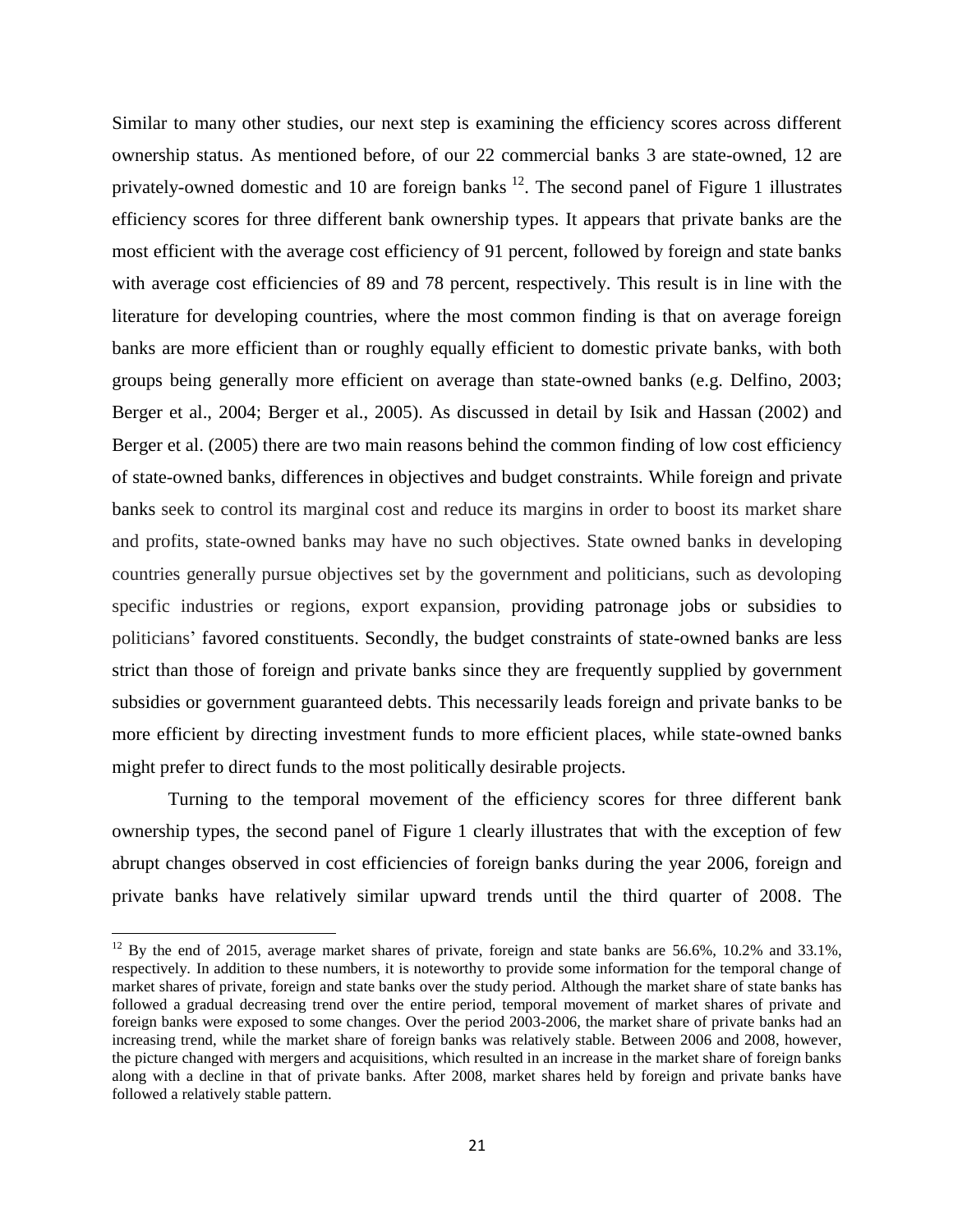exceptional behavior of efficiency scores of foreign banks might result from mergers and acquisitions taken place during 2006. After the third quarter of 2008, the effect of the 2008 global financial crisis became apparent for private and foreign banks with approximately 4 and 3 percentage points declines in efficiency scores, respectively. The recovery lasted for seven quarters for foreign banks, while private banks reached their pre-crisis level after eleven quarters. This finding might suggest that foreign banks, whose parent banks are mainly located in the EU and East Asian countries, were less severely affected by the global financial crisis than domestically owned private banks were. In accordance with the literature, this finding could be attributed to the fact that during episodes of financial turmoil domestic banks might face higher costs of external funding or might be cut off from international financial markets (Efthyvoulou and Yildirim, 2014). Over the period 2011-2015, on the other hand, we observe an ongoing upward trend in the cost efficiencies of private banks coupled with slightly decreasing and relatively stable cost efficiencies of foreign banks. This differentiation could be related to the 2010 European debt crisis. Although the effects of the crisis remained rather limited for Turkish economy as noted by Aysan and Ermisoglu (2013), they were more pronounced, on the average, for foreign banks due to the parent country of the biggest foreign bank being Greece where the debt crisis broke out. Moving on to the efficiency scores of state banks, we observe that a stable path followed over the period 2003-2005 was replaced with a gradual upward trend without being affected by the 2008 global financial crisis.

Next, we proceed with the examination of cost efficiencies of commercial banks for different bank scales. Although found insignificant, it is noteworthy to take a closer look at how bank size affects efficiency scores. As described before, there are 7 large, 5 medium scale and 10 small banks in our sample.<sup>13</sup> The third panel of Figure 1 illustrates weighted average of cost efficiencies for each group of commercial banks. According to the Figure, it seems that mediumsized banks have the highest average cost efficiency of 88 percent, and it is followed by large and small banks with the average cost efficiencies of 87 and 75 percent, respectively. In the empirical literature there is no consensus on the relationship between bank size and efficiency due to conflicting evidences. While some studies report a significantly positive relationship and point to

 $\overline{\phantom{a}}$ 

<sup>&</sup>lt;sup>13</sup> By the end of 2015, average market shares of large, medium-sized and small banks are 82.1%, 13.5% and 4.3%, respectively. Over the period 2003-2015, all market charges followed a stable path with a slight increase in the market share of medium sized banks coupled with a slight decline in that of large banks.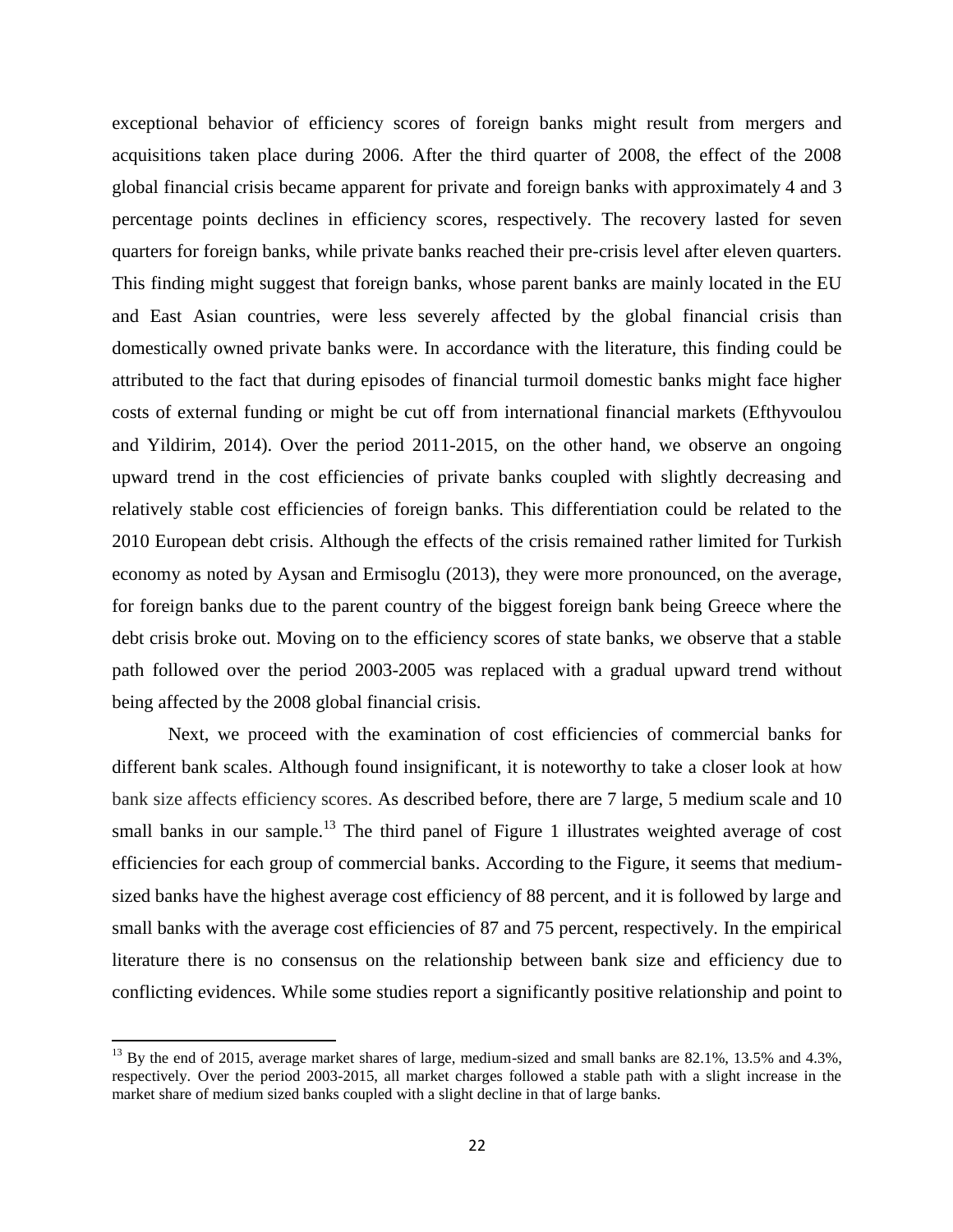the efficiency advantage of large banks (e.g. Berger et al., 1993; Ataullah and Le, 2006), some others reveal a significantly negative relationship (e.g. Girardone, Molyneux and Gardener, 2004; Isik and Hassan, 2002; Manlagnit, 2011). A positive relationship is generally attributed to larger banks' market power and high ability to diversify credit risk in an uncertain macroeconomic environment. A negative relationship, on the other hand is related to the complexity of the operations of larger banks and high market discipline of small banks, which face relatively stronger competition than larger banks. Moreover, there are also some studies reporting an unclear or insignificant relationship between bank size and efficiency (e.g. Pi and Timme, 1993; Berger and Mester, 1997; Kasman and Yildirim, 2006).

In our case, although, average cost efficiencies of medium-sized and large banks are approximately same, their temporal movement seems to be different. More specifically, while they moved together by following a similar upward trend from 2003Q1 to 2008Q3, a diversification is observed over the period 2008Q3-2010Q4. With the global financial crisis, the upward trend of cost efficiencies of foreign banks was interrupted and they plummeted by approximately 3 percentage points. Medium-sized banks, on the other hand, appears to be almost unaffected by the crisis. The reason behind this finding could be explained by ownership types of these banks. Out of our 7 large banks, 3 are state-owned and 4 are private. Regarding the ownership types of medium-sized banks, 4 are foreign and only 1 out of 5 is private. Given the previous finding that foreign banks were less severely affected by the global financial crisis than domestically owned private banks were, it is not surprising to observe that the effect of the crisis remained rather limited for medium-sized banks with majority foreign ownership. Over the period 2011-2015, the gap between the efficiency scores of large and medium-sized banks narrowed down until it was closed to almost the same level at 92 percent. Efficiency scores of small banks, on the other hand, followed a relatively stable path with upward and downward cycles fluctuating around its mean level of 75 percent.

#### *5.2. Results from the Model Averaging Approach*

As underlined by Huang and Lai (2012), although model selection is frequently employed in empirical studies as a tool to select the best model among the competing ones, different model selection criteria might result in different choices of models and more importantly the selected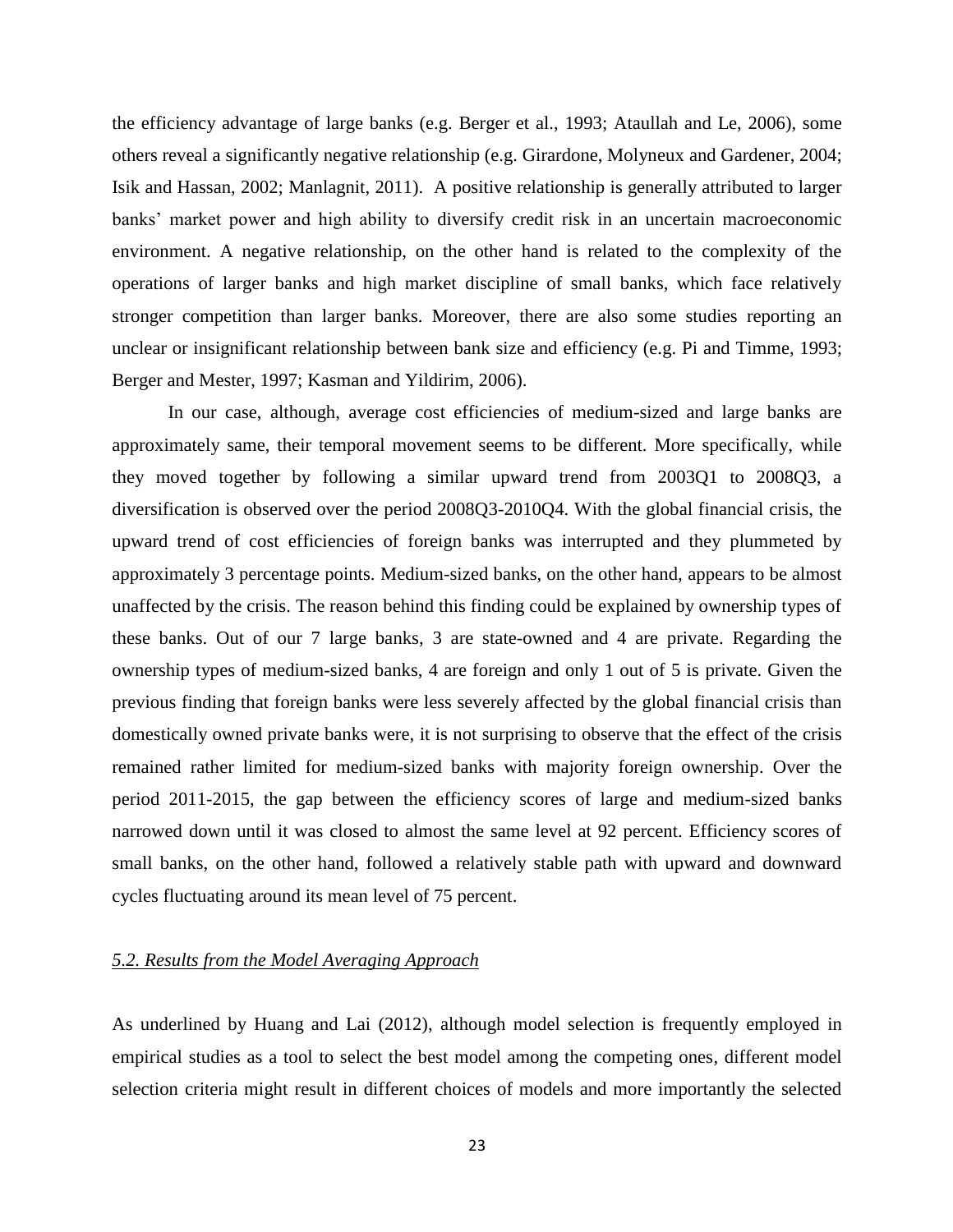model may not be necessarily correct. To circumvent any possible problems, including the model selection and omitted variable biases that may arise from relying on only the single (best) model, Huang and Lai (2012) suggest using a model-averaged estimator, which is a weighted average of estimators obtained from all competing models.

In this respect, to check whether the efficiency scores we derived from the best model selected through the previously discussed search algorithm are exposed to any bias problem or not, we repeat our analysis using the approach of Huang and Lai (2012). In this approach, the efficiency scores are calculated by taking the weighted average of efficiency scores obtained from all 63 estimated cost functions. It is important to specify appropriate weights. Following Huang and Lai (2012), we define the weight of the model *j* as

$$
\pi_j^{AIC} = \frac{\exp\left(-\frac{1}{2}\Delta_j^{AIC}\right)}{\sum_{k=1}^{J} \exp\left(-\frac{1}{2}\Delta_k^{AIC}\right)}
$$

where  $\Delta_j^{AC} = AIC_j - AIC_{min}$  measures the AIC difference between model *j* and the best model among all *J* competing models. Once the weights are specified, it is straightforward to calculate the model-averaged cost efficiency scores. Figure 2 illustrates these cost efficiencies. Compared to Figure 1, it is clearly seen that the results obtained from the search algorithm are almost identical to those of the model averaging approach, confirming the robustness of our results $^{14}$ .

 $\overline{\phantom{a}}$ 

<sup>&</sup>lt;sup>14</sup> We checked for the sensitivity of the model-averaged efficiency scores to alternative information criteria by calculating weights according to the Bayesian information criterion (BIC) of Schwarz, estimated efficiency scores remained almost unchanged.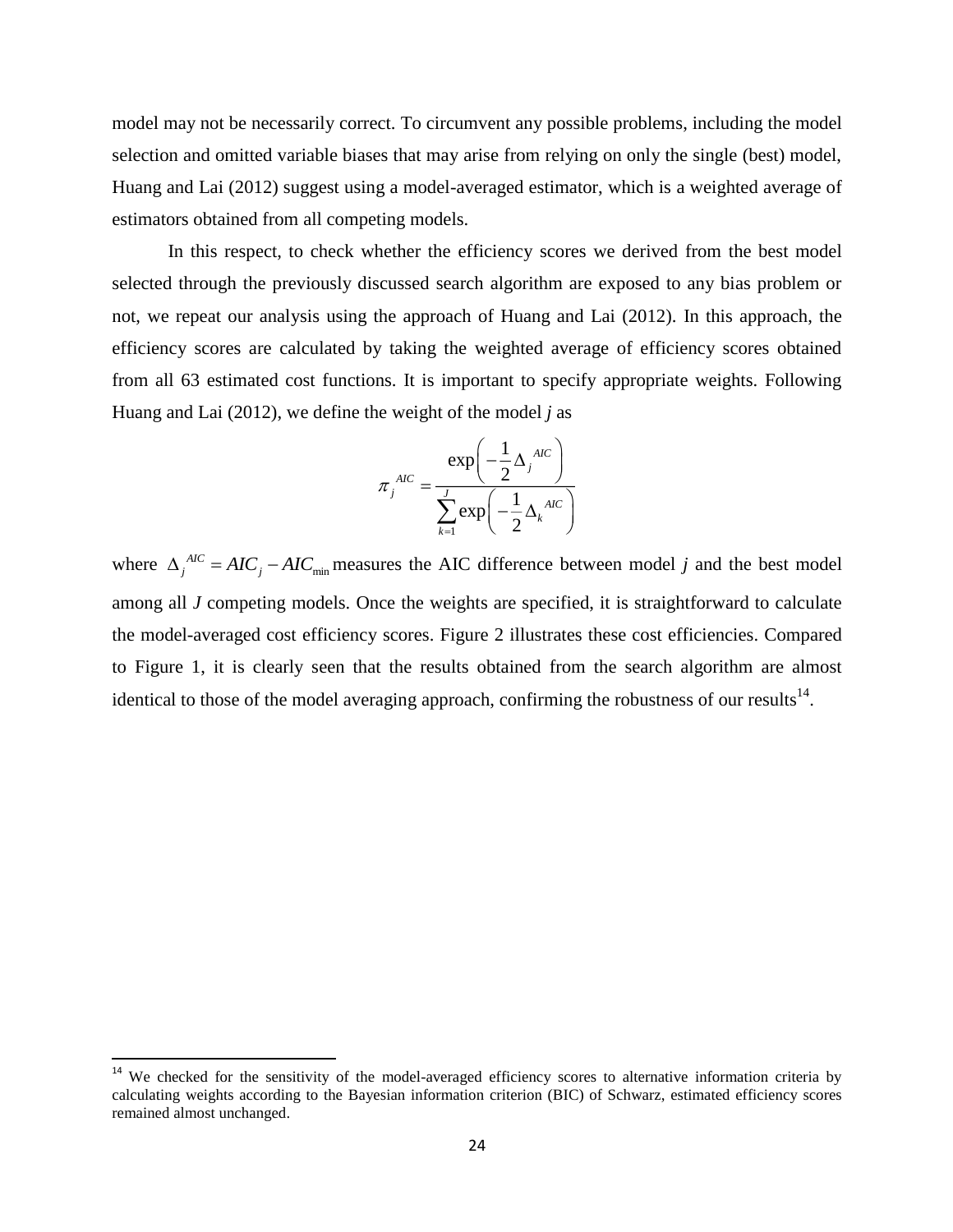

**Figure 2: Cost Efficiency Scores from the Model Averaging Approach**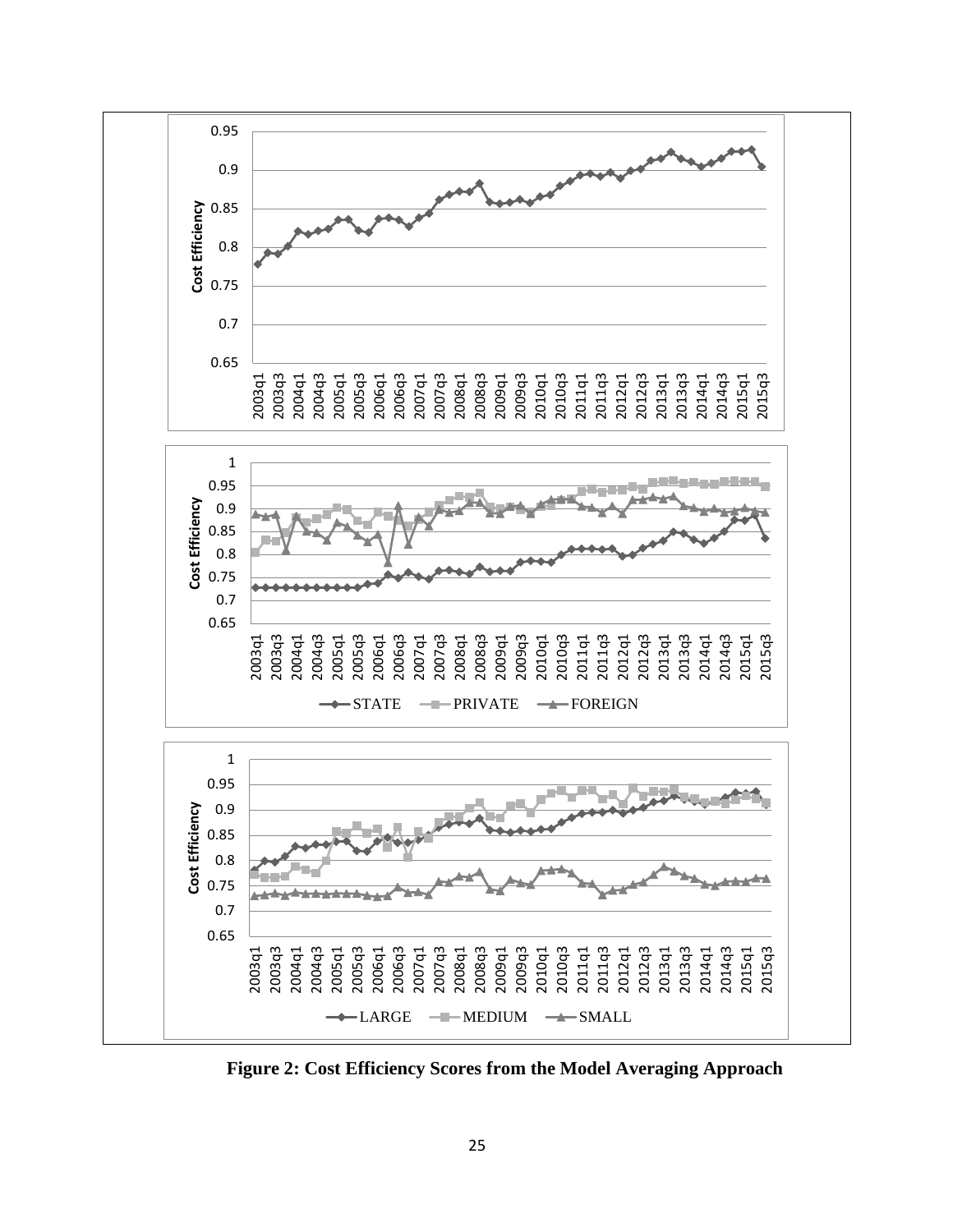#### *5.3. Persistency Analysis for Cost Inefficiency of Turkish Banks*

As a final issue, we investigate the degree of persistency in cost inefficiencies of Turkish banks to address the question that whether an inefficient bank becomes efficient or remains inefficient over time. To this end, following Manlagnit (2011), we calculate the Spearman rank correlations for all commercial banks and sub-groups determined by ownership types and scale<sup>15</sup>. The Spearman rank correlations for all commercial banks appear to be statistically significant, suggesting persistency of cost inefficiency of commercial banks. In other words, this finding indicates that if a commercial bank is relatively cost inefficient, then, it is very likely to remain cost inefficient for quite a long period of time. Moreover, our results reveal that inefficiency is persistent for large banks, although it is not so persistent for medium-sized and small banks as the rank correlations are generally statistically insignificant and become negative over time. Regarding banks' ownership types, we observe that cost inefficiencies of private and state-owned banks are quite persistent. For foreign banks, however, correlations appear to be significant only in a few quarters, implying that cost inefficiency is relatively short-lived for foreign banks.

#### **6. Conclusion**

 $\overline{a}$ 

This study aims to investigate the cost efficiency of Turkish commercial banks over the restructuring period of the Turkish banking system, which coincides with the 2008 financial global crisis and the 2010 European debt crisis. In this respect, we employ a modified version of the true fixed effect model of Greene (2005), where the unobserved bank heterogeneity is integrated in the inefficiency distribution at a mean level.

Adoption of a search algorithm, which is designed to detect the cost frontier function with the most appropriate inefficiency correlates, justifies that intermediation ratio, capital ratio and the natural logarithm of total assets are effective on measured cost inefficiency, with the direction of the effects being in accordance with our priori expectations. Following estimation, the cost efficiency scores are calculated. Overall, our findings confirm that Turkish banks have

<sup>&</sup>lt;sup>15</sup> Sparkman rank correlation matrices are not reported here to conserve space, however, interested readers may request the matrices from the authors.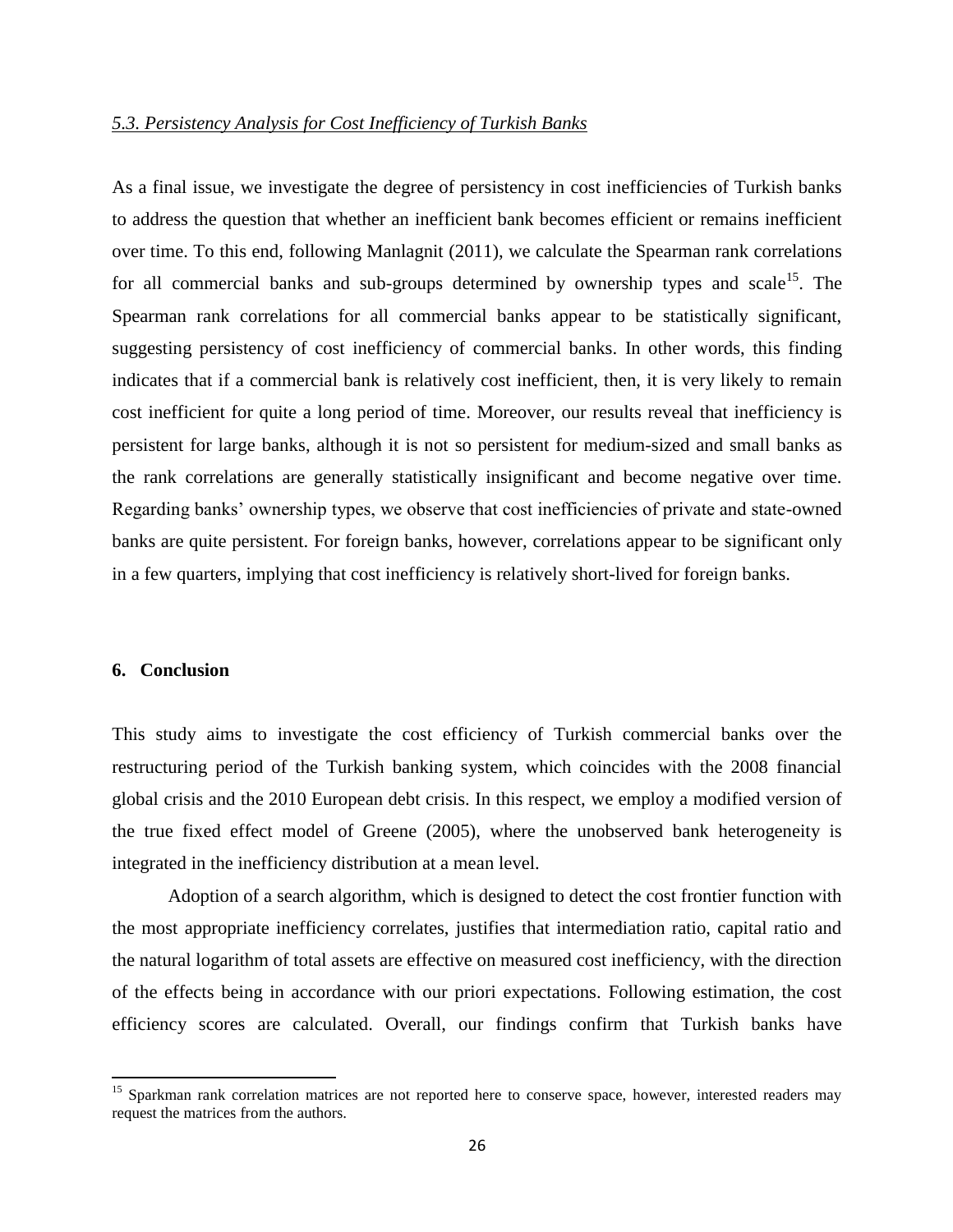experienced on the average a positive efficiency change during the period 2003-2008, suggesting that the restructuring program fulfills its promise in terms of improving bank efficiency. Moreover, although the negative effect of the 2008 global financial crisis was felt, a relatively quick recovery is observed at the end of 2010. We further observe that 2010 European debt crisis had no noticeable impact on the Turkish banking system in terms of average cost efficiency.

The main findings regarding the analysis of the efficiency scores across different ownership types suggest that on average foreign banks are roughly equally efficient to domestic private banks, with both groups being more efficient than state-owned banks. In accordance with much of the existing literature, the relatively low efficiency of the state-owned banks can be attributed to the differences in their objectives and budget constraints. One of our striking finding is that although the effect of the 2010 European debt crisis remained rather limited for Turkish banking system, it was more noticeable for foreign banks possibly due to the parent country of the biggest foreign bank located in Turkey being Greece where the debt crisis broke out. Regarding the efficiency scores across different bank scales, on the other hand, it is evident that small banks tend to have lower cost efficiency on average than medium-sized and large banks.

To check whether the efficiency scores we derived from the best model selected through the search algorithm are exposed to any model selection bias or not, we repeat our analysis by adopting the model-averaging approach of Huang and Lai (2012). The results obtained from the search algorithm appear to be almost identical to those of the model averaging approach, confirming robustness of our results. Finally, we investigate the degree of persistency in cost inefficiencies of Turkish banks through the Spearman rank correlations. Overall, our results suggest persistency of cost inefficiency of commercial banks, implying that if a commercial bank is relatively cost inefficient, then, it is very likely to remain cost inefficient for quite a long period of time.

#### **References**

Aigner, D. J., Lovell C. A. and Schmidt, P. (1977). "Formulation and estimation of stochastic frontier production function models". *Journal of Econometrics*, 6, 23-37.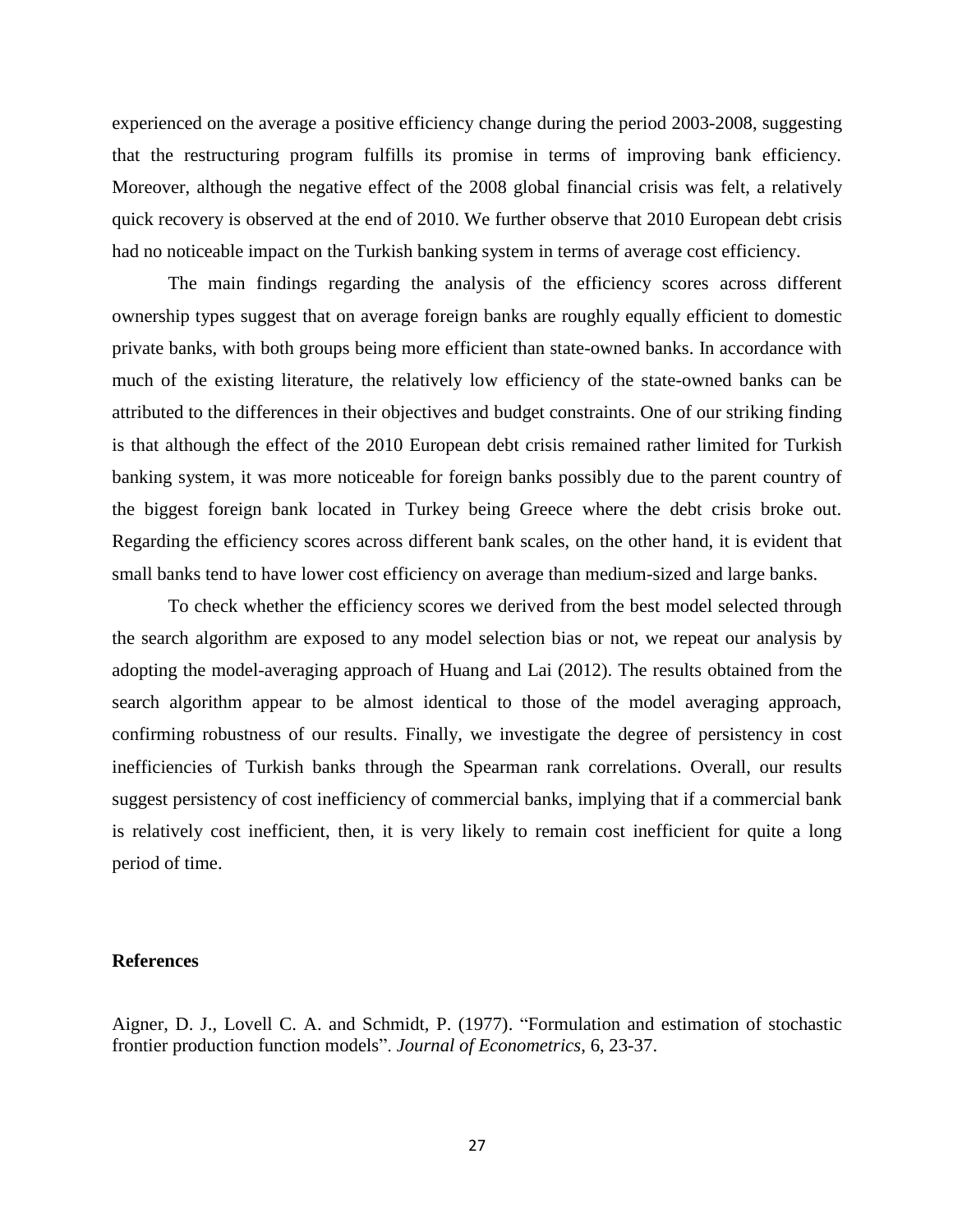Akın, G. G., Aysan, A. F. and Yildiran, L. (2009). "Transformation of the Turkish financial sector in the aftermath of the 2001 crisis". *Turkey and the Global Economy: Neo-Liberal Restructuring and Integration in the Post-Crisis Era*, *73*.

Almanidis, P. (2013). "Accounting for heterogeneous technologies in the banking industry: a time-varying stochastic frontier model with threshold effects". *Journal of Productivity Analysis*, 39, 191-205.

Altunbas, Y., Evans, L. and Molyneux, P. (2001). "Bank ownership and efficiency". *Journal of Money, Credit and Banking*, 33 (4), 926-954.

Amidu, M. and Wolfe, S. (2013). "Does bank competition and diversification lead to greater stability? Evidence from emerging markets". *Review of Development Finance*, 3 (3), 152-166.

Assaf, A. G., Matousek, R. and Tsionas, E. G. (2013). "Turkish bank efficiency: Bayesian estimation with undesirable outputs". *Journal of Banking & Finance*, 37 (2), 506-517.

Aysan, F. A. and Ceyhan, S. P. (2008). "What determines the banking sector performance in globalized financial markets? The case of Turkey". *Physica A: Statistical Mechanics and its Applications*, 387 (7), 1593-1602.

Aysan, F. A. and Ermisoglu, E. (2013a). "Eurozone debt crisis and its effects on Turkish economy". MPRA Paper No. 50501.

Aysan, F. A. and Ermisoglu, E. (2013b). "Turkey's capital market and banks: Recipe for survival in recessionary times". MPRA Paper No. 50503.

Ataullah, A. and Le, H. (2006). "Economic reforms and bank efficiency in developing countries: the case of the Indian banking industry". Applied Financial Economics, 16 (9), 653-663.

Banerjee, B. (2012). "Banking sector efficiency in new EU member states". *Eastern European Economics*, 50 (6), 81-115.

Banker, R. D., Chang, H. and Seok-Young, L. (2011). "Differential impact of Korean banking system reforms on bank productivity". *Journal of Banking and Finance*, 34 (7), 1450-1460.

Banking Regulation and Supervision Agency. (2001). "Towards a sound Turkish banking system".

Battese, G. E. and Coelli, T. J. (1995). "A model for technical efficiency effects in a stochastic frontier production for panel data". *Empirical Economics*, 20, 325-332.

Ben-Khedhiri, H., Casu, B. and Naceur, S. B. (2011). "What drives the performance of selected MENA banks? A meta-frontier analysis". *IMF Working Papers*, 11/34.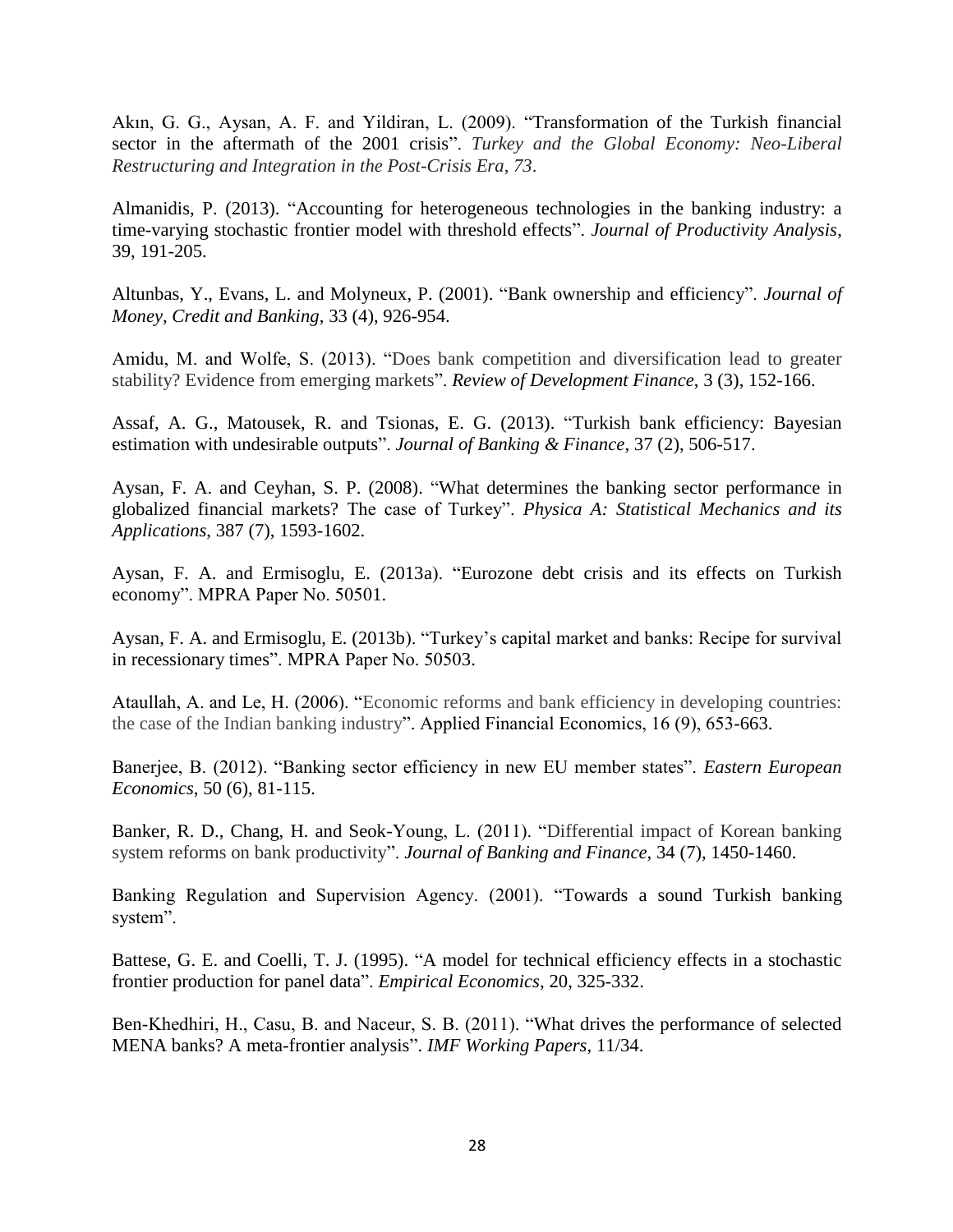Berger, A. N. and Humphrey, D. B. (1992). "Measurement and efficiency issues in commercial banking, in Output Measurement in the Service Sectors". (Ed.) Z. Griliches, *The University of Chicago Press*, Chicago, 245-479.

Berger, A. N., Hancock, D. and Humphrey, D. B. (1993). "Bank efficiency derived from the profit function". *Journal of Banking and Finance*, 17 (2), 317-347. Berger, A. N. and Mester, L. J. (1997). "Inside the black box: What explains differences in the efficiencies of financial institutions? ". *Journal of Banking and Finance*, 21 (7), 895-947.

Berger, A. N. and Humphrey, D. B. (1997). "Efficiency of financial institutions: International survey and directions for future research". *European Journal of Operational Research*, 98 (2), 175-212.

Berger, A. N., Demirgüç-Kunt, A., Levine, R. and Haubrich, J. G. (2004). "Bank Concentration and Competition: An Evolution in the Making". *Journal of Money, Credit and Banking*, 36 (3), 433-451.

Berger, A. N., Clarke, G. R. G., Cull, R., Klapper, L. and Udell, G. F. (2005). "Corporate governance and bank performance: A joint analysis of the static, selection, and dynamic effects of domestic, foreign, and state ownership". *Journal of Banking and Finance*, 29 (8), 2179-222.

Bos, J. W. B., Koetter, M., Kolari, J. W. and Kool, C. J. M. (2009). "Effects of heterogeneity on bank efficiency scores". *European Journal of Operational Research,* 195, 251-261.

Carvallo, O. and Kasman, A. (2005). "Cost efficiency in the Latin American and Caribbean banking systems". *Journal of International Financial Markets, Institutions and Money*, 15, 55- 72.

Charnes, A., Cooper, W. W. and Rhodes, E. (1978). "Measuring the efficiency of decision making units". *European Journal of Operations Research*, 2 (6), 429-444.

Chen, T. (2002). "A Comparison of Chance-Constrained DEA and Stochastic Frontier Analysis: Bank Efficiency in Taiwan". *Journal of the Operational Research Society*, 53 (5), 492-500.

Cornwell, C., Schmidt, P., and Sickles, R. (1990). "Production frontiers with cross-sectional and time series variation in efficiency levels". *Journal of Econometrics*, 46, 185-200.

Delfino, M.E., 2003. Bank ownership, privitisation and efficiency: Empirical evidence from Argentina. Working paper, University of Warwick.

Demir, N., Mahmud, S. F. and Babuscu, S. (2005). "The technical inefficiency effects of Turkish banks after financial liberalization". *The Developing Economies*, 43 (3), 396-411.

Denizer, C., Dinc, M. and Tarimcilar, M. (2007). "Financial liberalization and banking efficiency: evidence from Turkey". *Journal of Productivity Analysis* 27, 177–195.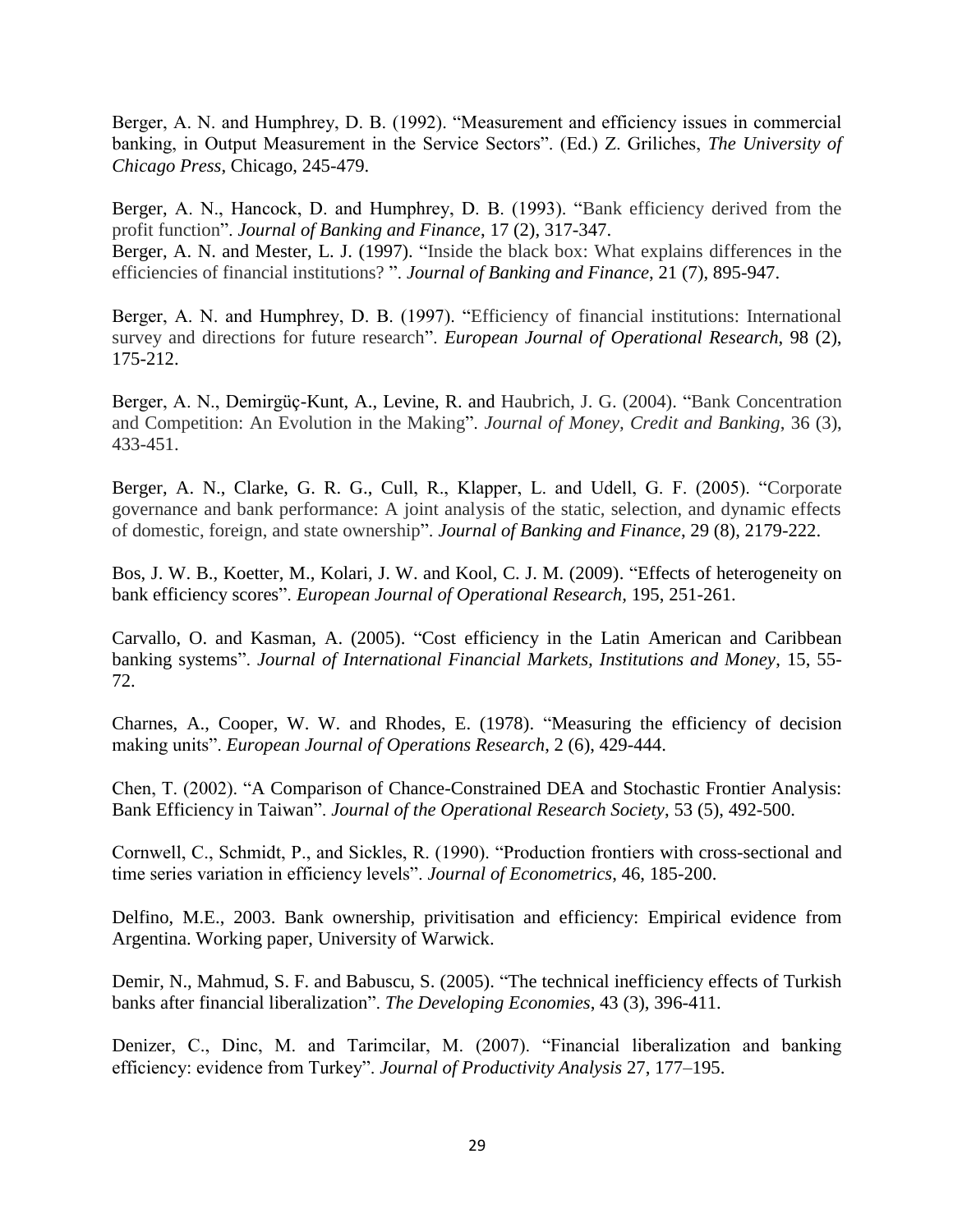Du, J. and Girma, S. (2011). "Cost economies, efficiency and productivity growth in the Chinese banking industry: evidence from a quarterly panel dataset". *Empirical Economics*, 41, 199-226.

Efthyvoulou, G. and Yildirim, C. (2014). "Market power in CEE banking sectors and the impact of the global financial crisis". *Journal of Banking and Finance*, 40, 11-27.

El-Gamal, M. and Inanoglu, H. (2005). "Inefficiency and heterogeneity in Turkish banking: 1990-2000". *Journal of Applied Econometrics*, 20, 641-664.

Ertugrul, A. and Zaim, O. (1999). "Economic crises and efficiency in Turkish banking industry". *METU Studies in Development*, 26, 99–116.

Fries, S. and Taci, A. (2005). "Cost efficiency of banks in transition: Evidence from 289 banks in 15 post-communist countries". *Journal of Banking and Finance*, 29 (1), 55-81.

Fukuyama, H. and Matousek, R. (2011). "Efficiency of Turkish banking: two stage network system. Variable returns to scale model". *Journal of International Financial Markets, Institutions and Money*, 21 (1), 75-91.

Girardone, C., Molyneux, P. and Gardener, E. P. M. (2004). "Analysing the determinants of bank efficiency: the case of Italian banks". Applied Economics, 36 (3), 215-227.

Greene, W. (1990). "A gamma-distributed stochastic frontier model". *Journal of Econometrics*, 46, 141-163.

Greene, W. (2004). "Disiguishing between heterogeneity and inefficiency: stochastic frontier analysis of the World Health Organization's panel data on national health care systems". *Health Economics*, 13, 959-980.

Greene, W. (2005), "Fixed and random effects in stochastic frontier models". *Journal of Productivity Analysis*, 23, 7-23.

Hao, J., Hunter, W. C. and Kang, W. K. (2001). "Deregulation and efficiency: the case of private Korean banks". *Journal of Economics and Business*, 53 (2), 237-254.

Hasan, I. and Marton, K. (2003). "Development and efficiency of the banking sector in a transitional economy: Hungarian experience". *Journal of Banking and Finance*, 27 (12), 2249- 2271.

Huang, C. J. and Lai, H. (2012). "Estimation of stochastic frontier models based on multimodel inference". *Journal of Productivity Analysis*, 38 (3), 273-284.

Isik, I. and Hassan, M. K. (2002). "Technical, scale and allocative efficiencies of Turkish banking industry". *Journal of Banking and Finance*, 26, 719-766.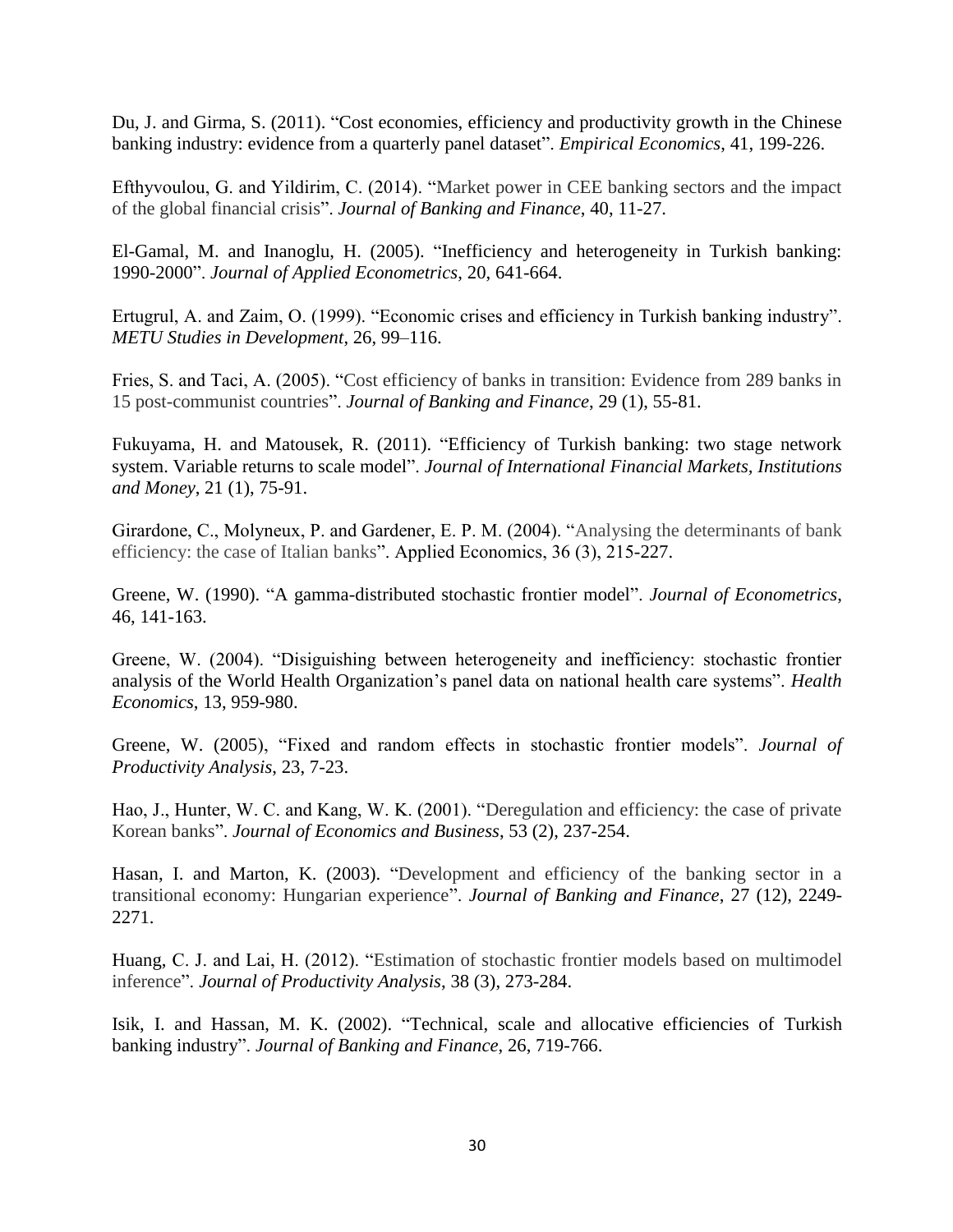Jondrow, J., Lovell., C. A. K., Materov, I. S. and Schmidt, P. (1982). "On the estimation of technical inefficiency in the stochastic production function model". *Journal of Econometrics*, 19 (2-3), 233-238.

Kasman, A. (2002). "Cost efficiency, scale economies and technological progress in Turkish banking". *Central Bank Review*, 1, 1-20.

Kasman, A. and Yildirim, C. (2006). "Cost and profit efficiencies in transition banking: the case of new EU members". *Applied Economics*, 38 (9), 1079-1090.

Kasman, A. and Kirbas-Kasman, S. (2006). "Technical change in banking: Evidence from transition countries". *International Journal of the Economics of Business*, 13 (1), 129-144.

Kasman, A., Kasman, S. and Turgutlu, E. (2011). "Testing profit and structure relationship in the European banking markets using efficiency measures". *The Developing Economies*, 49 (4), 404- 428.

Kasman, S. and Kasman, A. (2011). "Efficiency, Productivity and stock performance: evidence from the Turkish banking sector". *Panoeconomicus,* 3, 355-372.

Kauko, K. (2009). "Managers and efficiency in banking". *Journal of Banking and Finance*, 33 (3), 546-556.

Koetter, M. and Wedow, M. (2010). "Finance and growth in a bank based economy: is it quantity or quality that matters?". *Journal of International Money and Finance*, 29 (8), 1529-1545.

Kumbhakar, S., 1990. "Production frontiers, panel data and time-varying technical inefficiency". *Journal of Econometrics*, 46, 201–212.

Kumbhakar, S. and Lovell, C. A. K. (2000). "Stochastic Production Frontiers". Cambridge: Cambridge University Press.

Kumbhakar, S. C. and Wang, D. (2007). "Economic reforms, efficiency and productivity in Chinese banking". *Journal of Regulatory Economics*, 32, 105-129.

Manlagnit, M. C. V. (2011). "Cost efficiency, determinants, and risk preferences in banking: A case of stochastic frontier analysis in the Philippines". *Journal of Asian Economics*, 22, 23-35.

McAllister, P. H. and McManus, D. (1993). "Resolving the scale efficiency puzzle in banking". *Journal of Banking and Finance*, 2 (3), 389-405.

Meeusen, W and van den Broeck, J. (1977). "Efficiency estimation from Cobb-Douglas production functions with composed error". *International Economic Review*, 18, 435-444.

Mester, L. J. (1996). "A study of bank efficiency taking to account risk-preferences". *Journal of Banking and Finance*, 20, 1025-1045.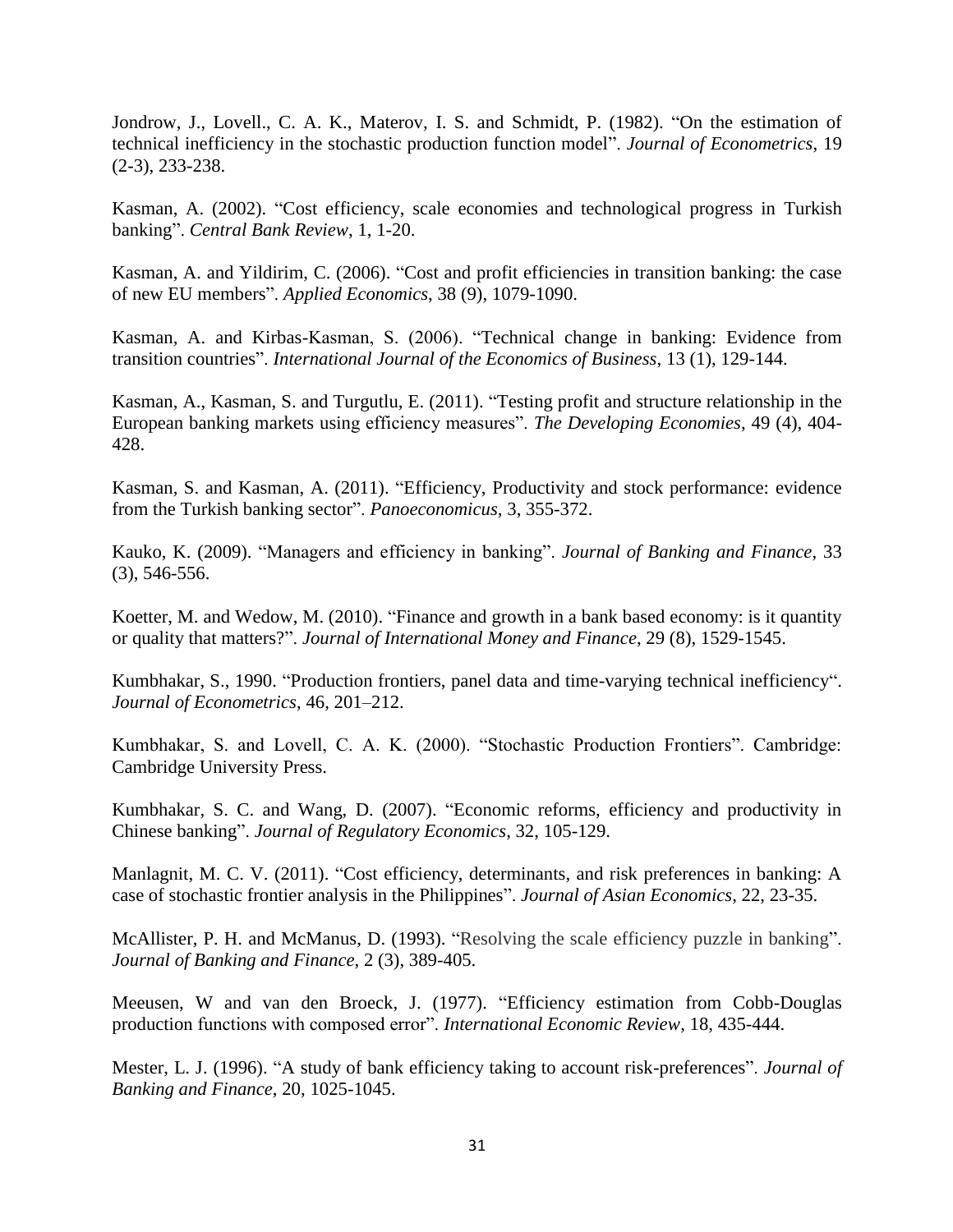Mester, L. J. (1997). "Measuring efficiency at U.S. banks: Accounting for heterogeneity is important". *European Journal of Operational Research*, 98, 230-242.

Mitchell, K. and Onvural, N. M. (1996). "Economies of Scale and Scope at Large Commercial Banks: Evidence from the Fourier Flexible Functional Form". *Journal of Money, Credit and Banking*, 28 (2), 178-199.

Onis, Z. (1995). "The effect of financial liberalization on the efficiency of Turkish commercial banks". *Applied Financial Economics*, 5, 257–264.

Ozkan-Gunay, E. N. and Tektas, A. (2006). "Efficiency analysis of the banking sector in precrisis and crisis period: A DEA approach". *Contemporary Economic Policy*, 24 (3), 418-431.

Ozkan-Gunay, E. N. (2012). "Risk incorporation and efficiency in emerging market banks during the global crisis: evidence from Turkey, 2002-2009". *Emerging Markets Finance and Trade*, 48 (5), 91-102.

Ozkan, S., Balsari, C. K. and Varan, S. (2014). "Effect of banking regulation on performance: Evidence from Turkey". *Emerging Markets Finance and Trade*, 50 (4), 196-211.

Pi, L. and Timme, S. G. (1993). "Corporate control and bank efficiency". *Journal of Banking and Finance*, 17 (2), 515-530.

Poghosyan, T. and Kumbhakar, S. C. (2010). "Heterogeneity of technological regimes and banking efficiency in former socialist economies". *Journal of Productivity Analysis*, 33, 19-31.

Rao, A. (2005). "Cost frontier efficiency and risk-return analysis in an emerging market". *International Review of Financial Analysis*, 14 (3), 283-303.

Sealy, C. W. and Lindley, J. (1977). "Inputs, outputs and a theory of production and cost at depository financial institutions". *Journal of Finance*, 32, 1252–1266.

Wang, H. and Schmidt, P. (2002). "One-Step and Two-Step Estimation of the Effects of Exogenous Variables on Technical Efficiency Levels". *Journal of Productivity Analysis*, 18 (2), 129-144.

Wang, D. and Kumbhakar, S. C. (2009). "Strategic groups and heterogeneous technologies: an application to the US banking industry". *Macroeconomics and Finance in Emerging Market Economies*, 2 (1), 31-57.

Williams, J. (2012). "Efficiency and market power in Latin American banking". *Journal of Financial Stability*, 8 (4), 263-276.

Yildirim, C. (2002). "Evolution of banking efficiency within an unstable macroeconomic environment: the case of Turkish commercial banks". *Applied Economics*, 34, 2289-2301.